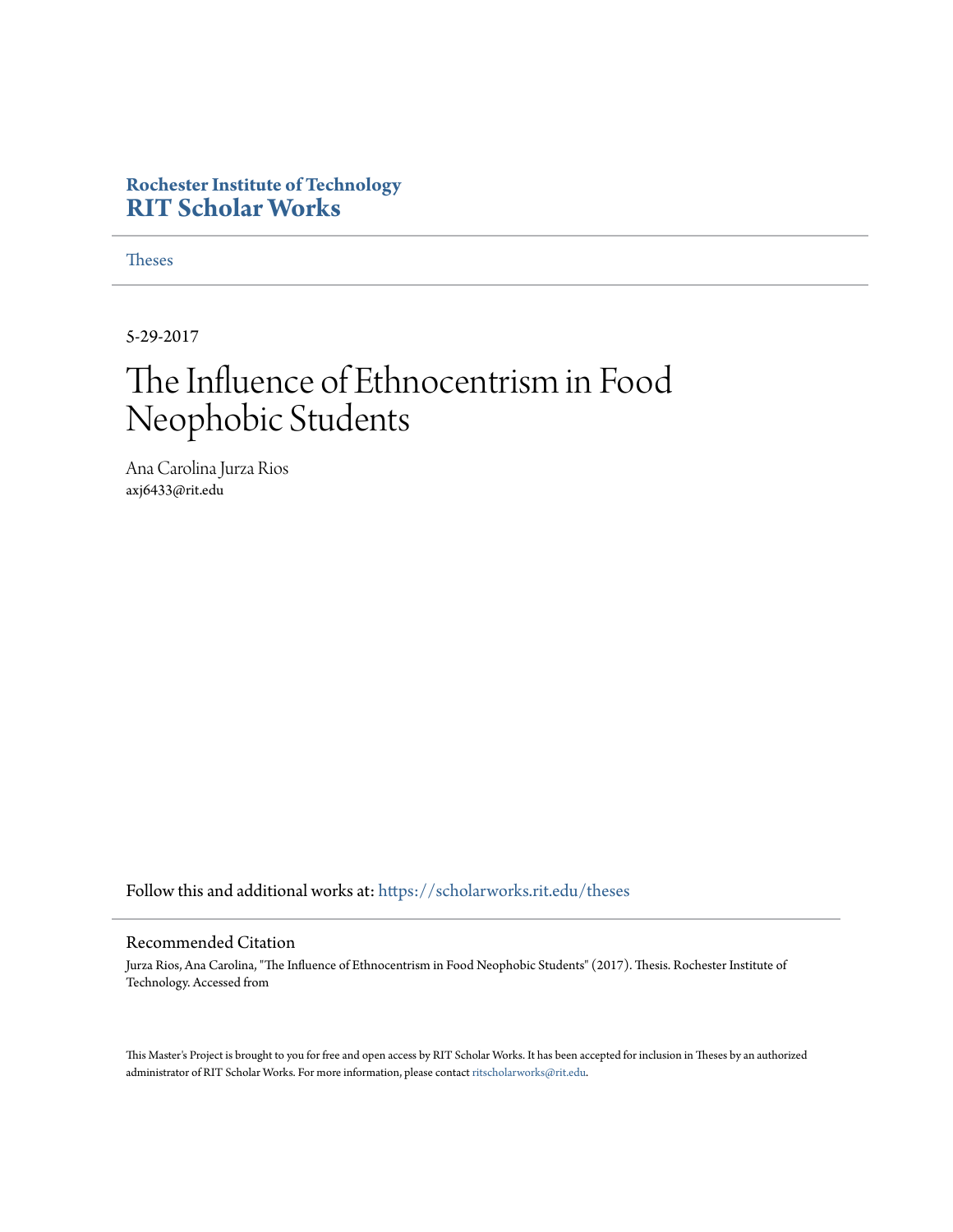Running head: ETHNOCENTRISM AND FOOD NEOPHOBIA

# $R \cdot I \cdot T$

# **The Influence of Ethnocentrism in**

# **Food Neophobic Students**

By

Ana Carolina Jurza Rios

A Capstone Project Submitted in Partial Fulfillment of the Requirements for the Degree of Master of Science in Service Leadership and Innovation

> Department of Service Systems College of Applied Science and Technology

Rochester Institute of Technology-Croatia Zagreb, Croatia May 29, 2017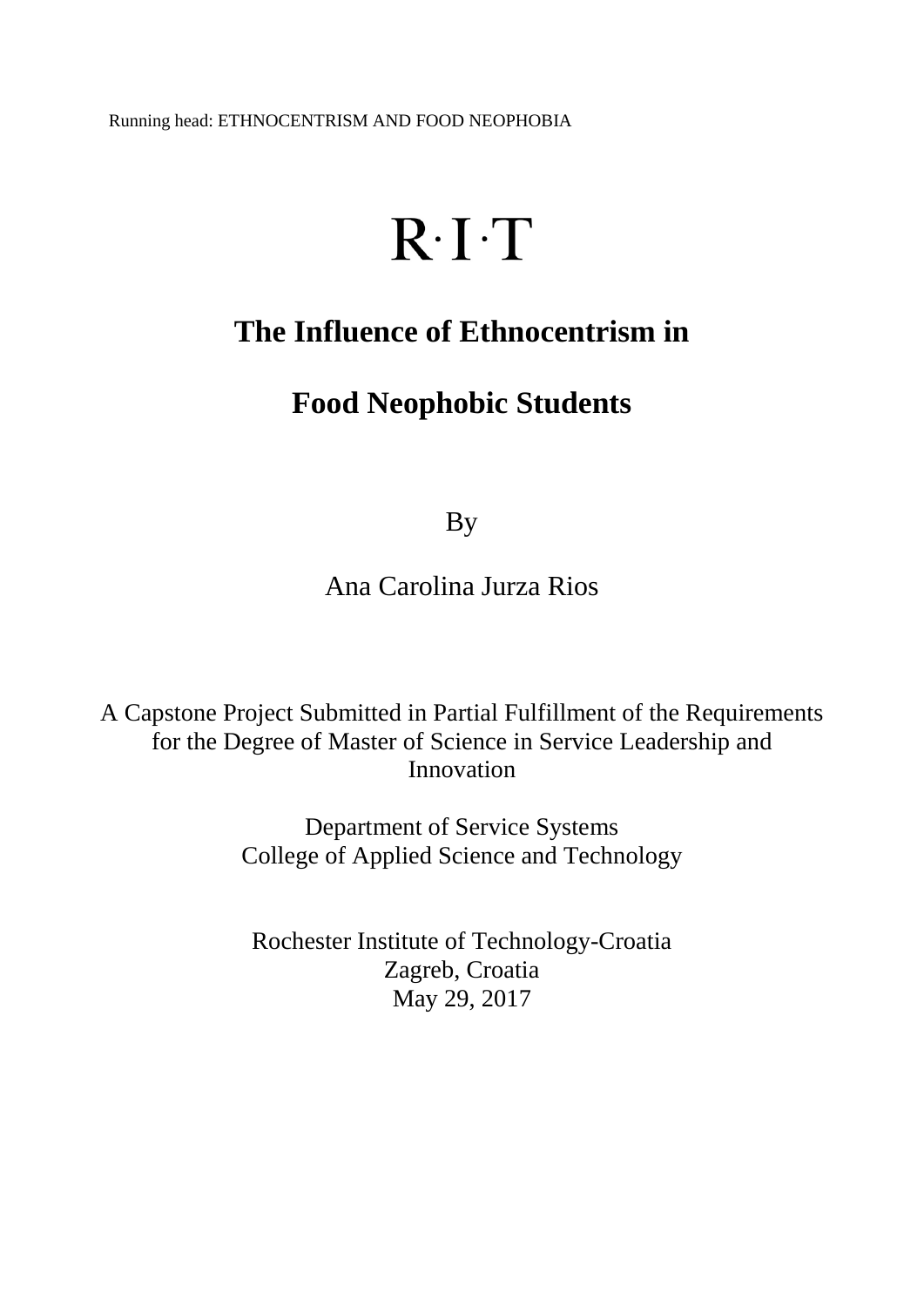# **Committee Approval:**

Jennifer Matic Date

Capstone Advisor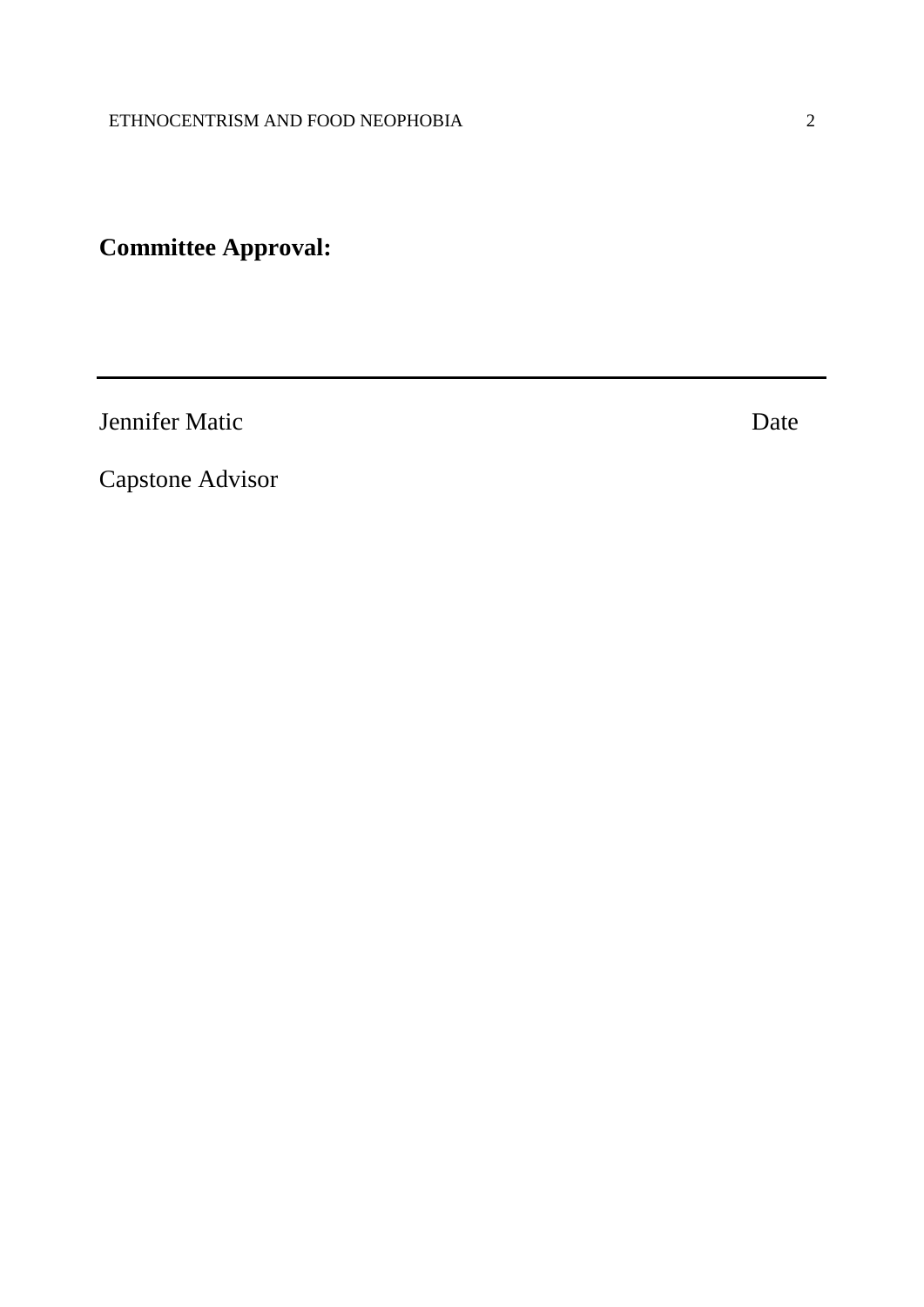#### Abstract

Economic and social changes occurring after Croatia´s entrance to European Union require a more intense research on consumers´ openness to a new and globalized market. A concept known as Consumer Ethnocentrism, when consumers prefer buying domestic rather than foreign products because is detrimental to national economy, is strongly present in post-war markets in the West Balkans. Another phenomenon related to peoples´ fear of trying new or unknown food, called Food Neophobia, has been under study in America and in some European countries. Despite the long list of articles focusing their attention on Consumer Ethnocentrism in the Balkans, none research has been conducted on the food sector in Croatia, where a globalized and competitive market is opening and people´s phobias of trying unknown food may embarrass new businesses entrance.

This paper aims to analyze whether a relationship exists between those two concepts, thus trying to answer the main hypothesis: "Ethnocentrism is positively related to Food Neophobia". Consumer Ethnocentrism Tendency and Food Neophobia scales were applied to 159 students from Zagreb University. Results indicate that Consumer Ethnocentrism and Food Neophobia have affected consumers' choice in a discrete way,  $(r = .28, r^2 = .08)$ , however no significant relationship was found between them. In regard of differences on the level of Food Neophobia between gender, none statistically relevant difference was found ( $t = 1.02$ ,  $df = 60$ ,  $p > .05$ ), nor on the level of Ethnocentrism and Food Neophobia in students who have lived abroad ( $t = -1.68$ ,  $df = 67$ ,  $p > .05$ ). Implications of these findings for businesses interested in entering Croatian market for the first time are discussed.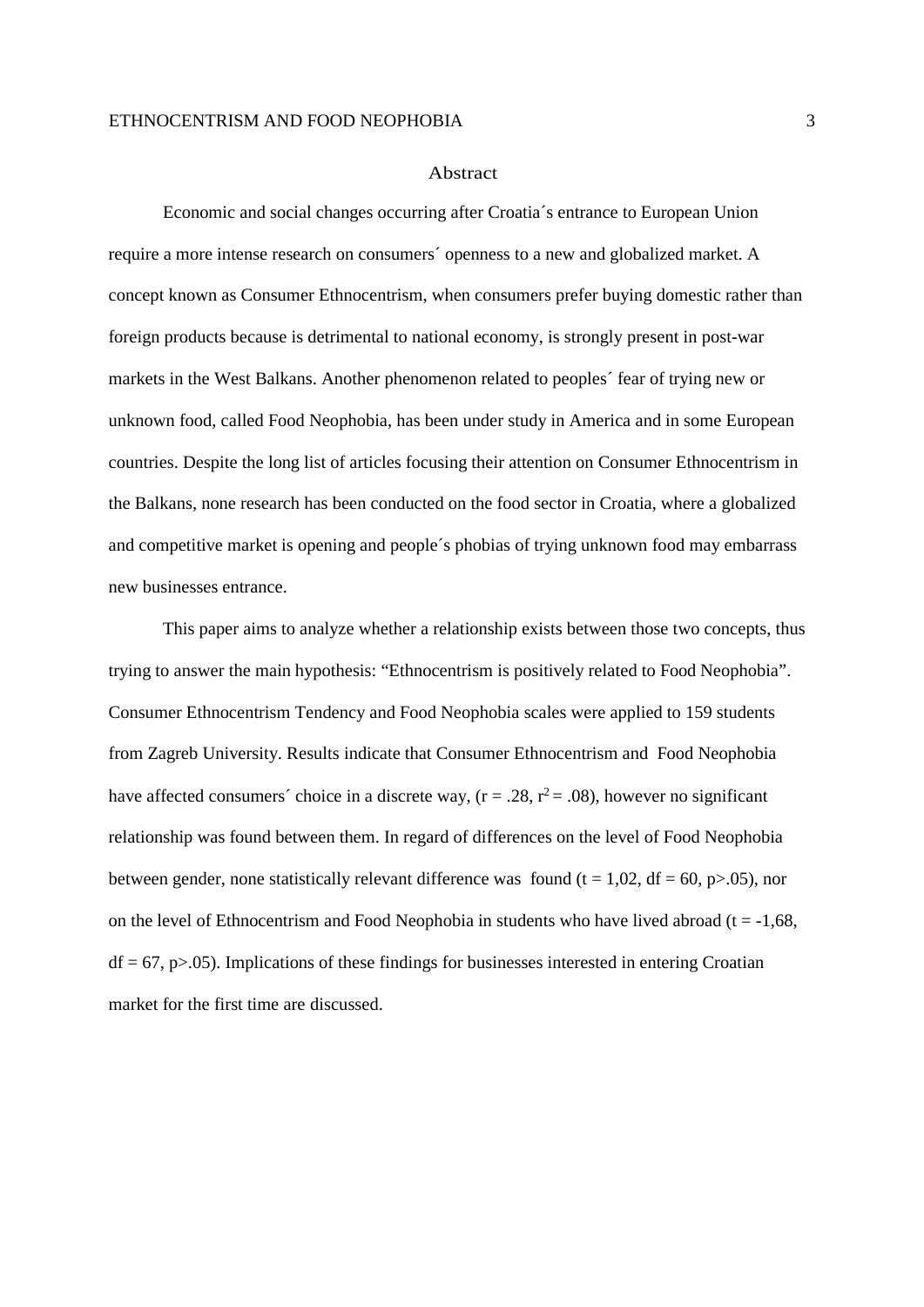#### Introduction

Food is one of the most essential items for human beings: it is part of the daily routine, biologically necessary to the proper functioning of the body, it is related with family traditions, may be the motive for a meeting with friends, it is the connection between mother and new born, might be the way to keep the roots and feel close to homeland after moving to a new country and to some people, food may also be the way to know more about a country during a trip. Because of all these factors, many researches have been done in the nourishment field trying to understand motives that lead people to consume food, especially choosing one product instead of another.

Going deeper on factors that can be classified as psychological and sociological (other factors which might influence the food choice are biologicals, economical and more) we would see that choice for one product over another could be taken based on the knowledge and familiarity the person has with ingredients, based on feelings of pride with a country or aversion to another and based on the desire of trying new cultures through food. In a study conducted by Dmitrovic, Vida and Reardon (2009) consumers´ behaviors toward products from other countries were found to be influenced by greater exposure to other cultures; during a trip or living abroad for example; resulting in a lower level of Ethnocentrism.

As explained by Sobal, Bisogni, Devine and Jastran (2006), 5 factors can influence the food choice: "ideals, personal factors, resources, social factors and contexts "(p. 5). They can happen jointly or separately. Personal factors take into consideration aspects related to the person itself, the environment where he/she lives, beliefs, life history and experiences, "personalities and phobias" (Sobal et al., 2006, p. 6).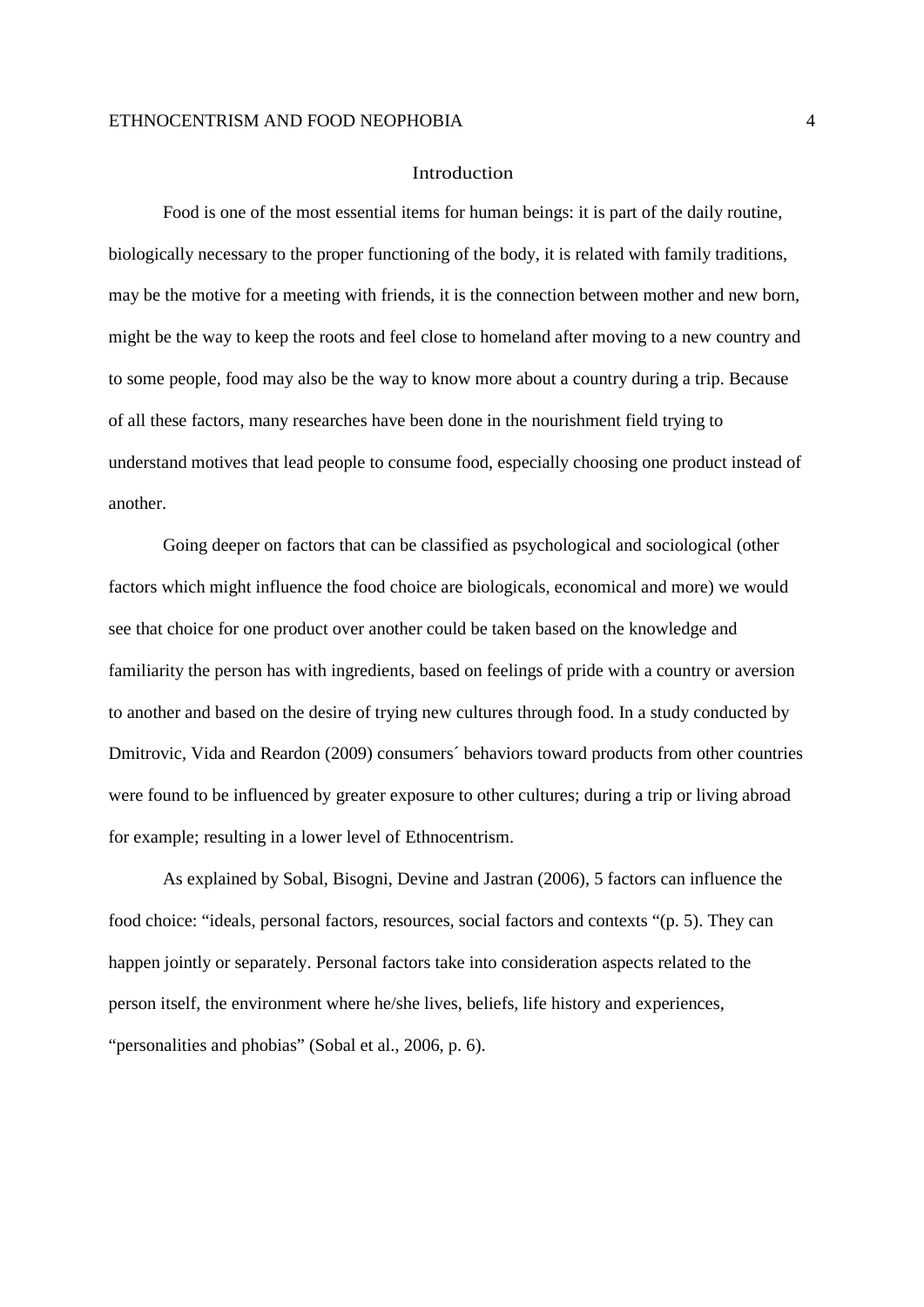Sobal et al. (2006) explained social factors as those influenced by social networks, such as friends, family, job relations, "communities and other social units" (p. 6). Playing an important role of evaluation on the social perspective we find Ethnocentrism, where "consumers prefer products from their home country to foreign alternatives" (Zeugner-Roth, Zabkar & Diamantopoulos, 2015, p. 25). In an attempt of studying factors that may have influence on Ethnocentric consumers, Parts and Vida (2011) found that exposition to knowledge about foreign countries (products and brands) directly affects individual´s ethnocentric tendencies, reducing consumer prejudice towards foreign alternatives.

An important factor of influence on the personal field, and which has been under study through past years, is known as Food Neophobia. Pliner and Salvy (2006) explained that as "a reluctance to ingest novel foods" (p. 75).

As quoted by Loewen and Pliner (2000) the degree of Food Neophobia can be affected by external factors such as age, with most acceptance in young people. Meiselman, Mastroianni, Buller and Edwards (1999) indicated gender as another factor of influence on degree of phobia, however no difference in means on Food Neophobia Scale [FNS] was found between men and women in their study. And, Flight, Leppard and Cox (2003) described the area where the person lives, rural or in urban cities, as a factor of Food Neophobia influence, with rural population displaying a higher degree of neophobia (all cited in Barrena & Sánchez, 2013).

In complement, a study conducted by Johns, Edwards and Hartwell (2011), showed that students who have lived abroad (in this case in United Kingdom) for more than three months, showed significantly lower level of food neophobia than those who had been there for a shorter period, indicating exposure to other cultures as another factor of Food Neophobia influence.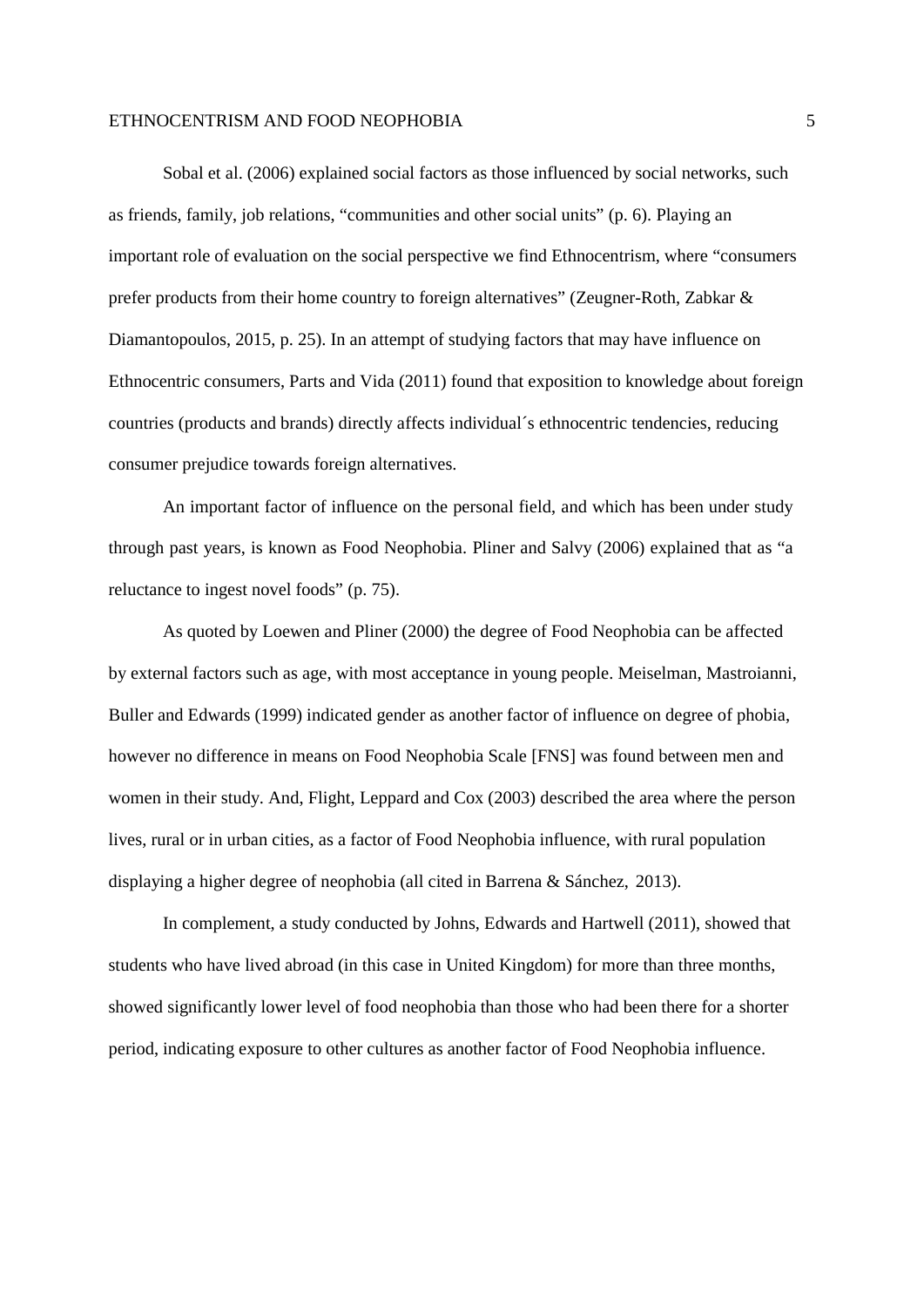#### Problem Statement

Exerting impact on someone´s choices between national or foreign product, as seen before, we find Ethnocentrism. In parallel, Food Neophobia prevents people from trying new and unfamiliar food, considered like that because the ingredients used in its preparation are unknown and usually come from other countries. The influence of these concepts is measurable through questionnaires that have been widely used and tested on other previously studies and, for the present study, will be treated as Independent and Dependent Variables, respectively.

Past studies (Anic, 2010; Cerjak, Haas, Brunner & Tomic, 2014; Leko-Šimić, 2001; Pecotich, Crnjak-Karanovic & Renko, 2005) revealed a high level of Ethnocentrism and/or precaution regarding the choice of countries from which to buy products that are inexistent in Croatia. Even though this knowledge, none study has been conducted looking to the personal field regarding phobias related to food, searching for people with high levels of Food Neophobia.

Building on previous research (Aqueveque, 2015), the intent of this study is to look for a relationship between Ethnocentrism and Food Neophobia in graduate students attending Zagreb University, thus trying to find a positive relationship between Food Neophobia and Ethnocentric feelings . For that, the following hypotheses were developed:

H1. The level of Food Neophobia in students is different according to gender

H2. Students who have lived abroad exhibit low level of Ethnocentrism and Food Neophobia

H3. Ethnocentrism is positively related to Food Neophobia in students who have lived abroad and in those who have not lived abroad

The results from this paper might be useful to companies when developing marketing strategies to new business in Croatia, where a competitive market has been forming after the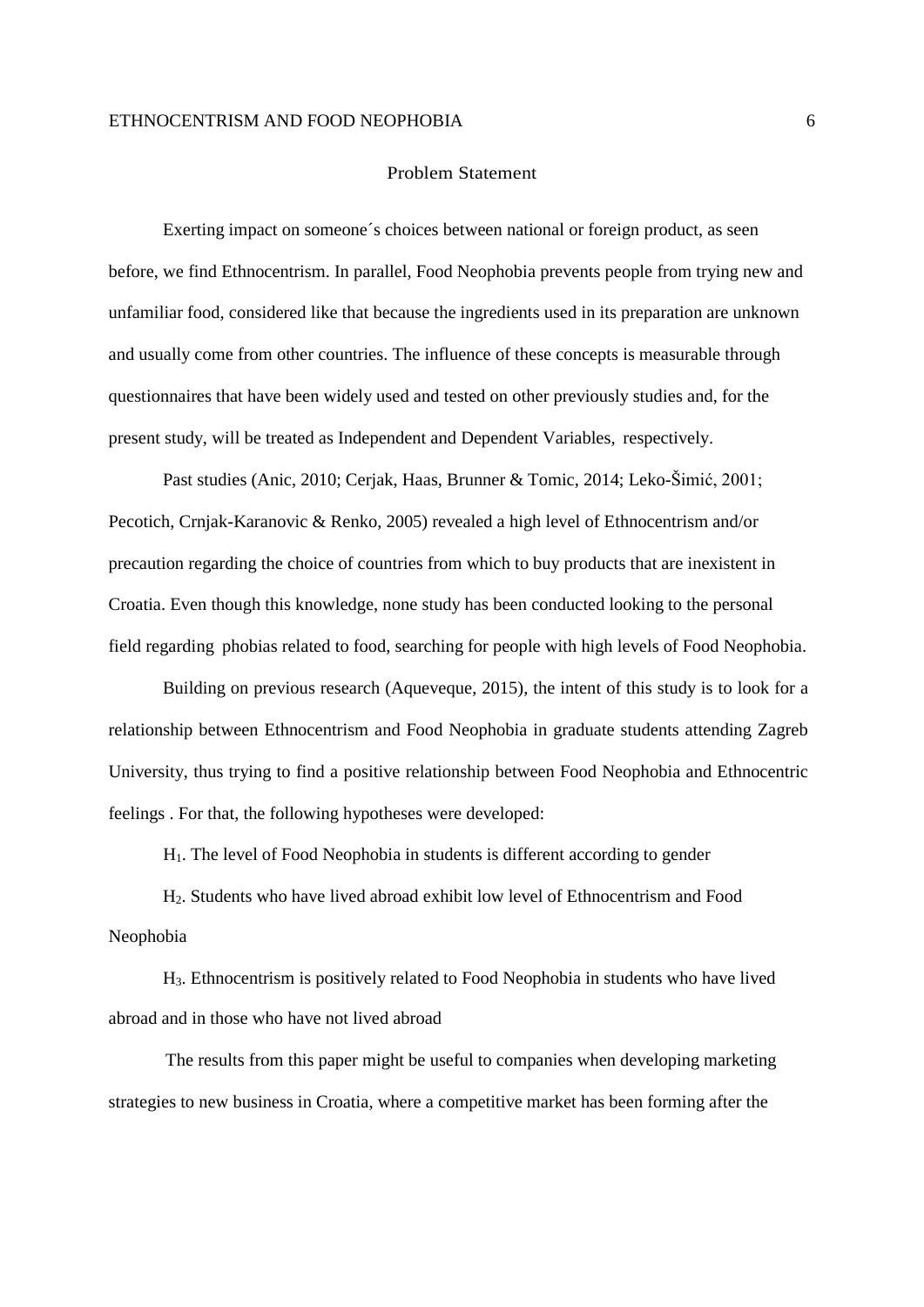country has joined European Union, and people´s phobias of trying unknown food may embarrass new businesses´ opening. By developing tailor-made strategies focusing on cultural identification managers can reduce their risk when entering Croatian market.

# Literature Review

# 1. Food Choice Process

Having food as one of human beings most essential item in life, to understand what and why they eat is the initial part of this paper. What are the aspects that may influence peoples´ preferences? When a baby, the influence might be the mom, choosing between breast or bottle feeding. Years later the family and social network also influence someone´s choices, as example, what is served on family dinners or what to eat for a fast lunch at work.

As can be seen, the life course, and repeated events that happen during it, have a directly and important impact on the development of food choice. During the life course; through families, networks, new experiences abroad or other social units; the individual develop some food choice patterns influenced by all those factors and the repetition of those patterns create a "…momentum for making the same food selections in future circumstances" (Sobal et al., 2006, p.3).

Those repeated patterns result in habits and food behavior, and from these experienced moments, food preferences are developed. It is important to note that food preferences and taste play an important role in food selection (Birch, 1999).

Taste is one of the most important values on food´s choice, it is related to sensory perceptions and may provide pleasure or aversion on the individual (Sobal et al., 2006; Marina, Marija & Ida, 2014). Preference is the action to choose one item over another and because of that it is implicit "…that liking is the basis for selection" (Birch, 1999, pg. 42). Convenience, Cost,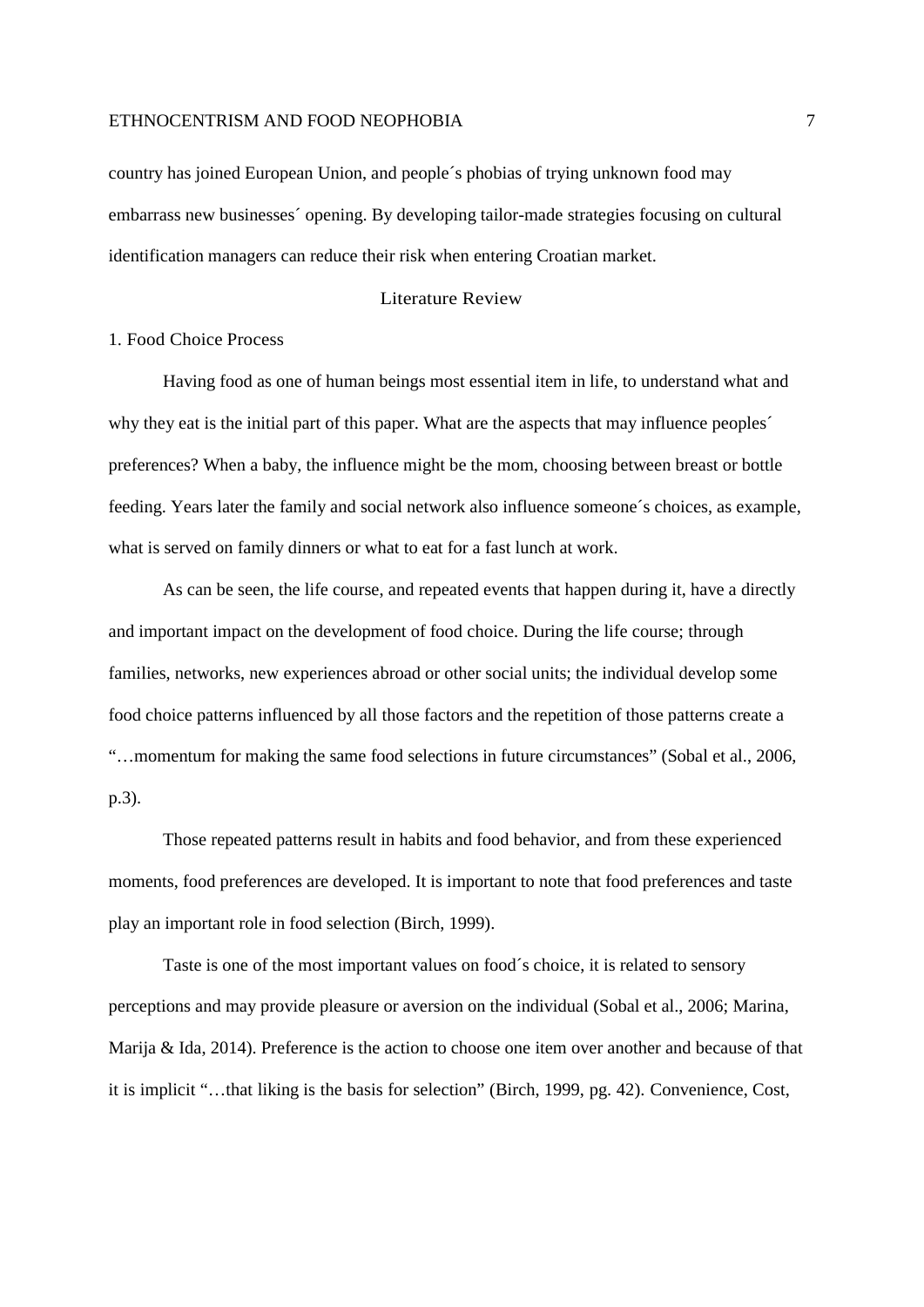Health and other values are also present on someone´s choice (Sobal et al., 2006) but they are not high relevant to the continuation of this paper.

# 2. Food Neophobia

As explained earlier, taste may cause aversion (disgust) on the individual. That feeling may arise from experienced choices or as a protective function. Humans, in a way to protect their lives from the unknown (some kinds of foods may be poisonous, toxic and cause death), decide to take a careful approach to novel foods. This fear or repulsion to unknown food is called Food Neophobia (Pliner & Salvy, 2006). Due to this protective approach, parents´ food choices are determinants on children´s diet. Birch reports in a study, conducted in Sweden by Hursti and Sjodén (1997), and how the high level of Neophobia on parents impacts the diversity of unknown food served to their children (cited in Birch, 1999). Also, on Development of Food Preferences, Birch (1999) explains in details how children´s food preferences developed "…early in life persist to affect adult food selection" (pg. 45).

Food Neophobia is seen as an innate characteristic to some individuals, as explained earlier, but also as a behavior, developed during life course. It is normal to anticipate the unknown to taste unpleasant. A study conducted by Pliner, Pelchat and Grabski (1993) shows how people expect unfamiliar food to taste bad and how their preferences are predicted by those pre-judgments.

The feeling of aversion can arise from experienced moments, as example, nauseas or other problems caused by food; Birch (1999) cites that "once an aversion is formed, the food will be avoided" (p. 54); but in the same way an experience may generate a lesson for disgusting, it can also generate a positive experience and decrease Food Neophobia (Pliner & Salvy, 2006). The gradual exposition to novel food can create positive experiences about taste and help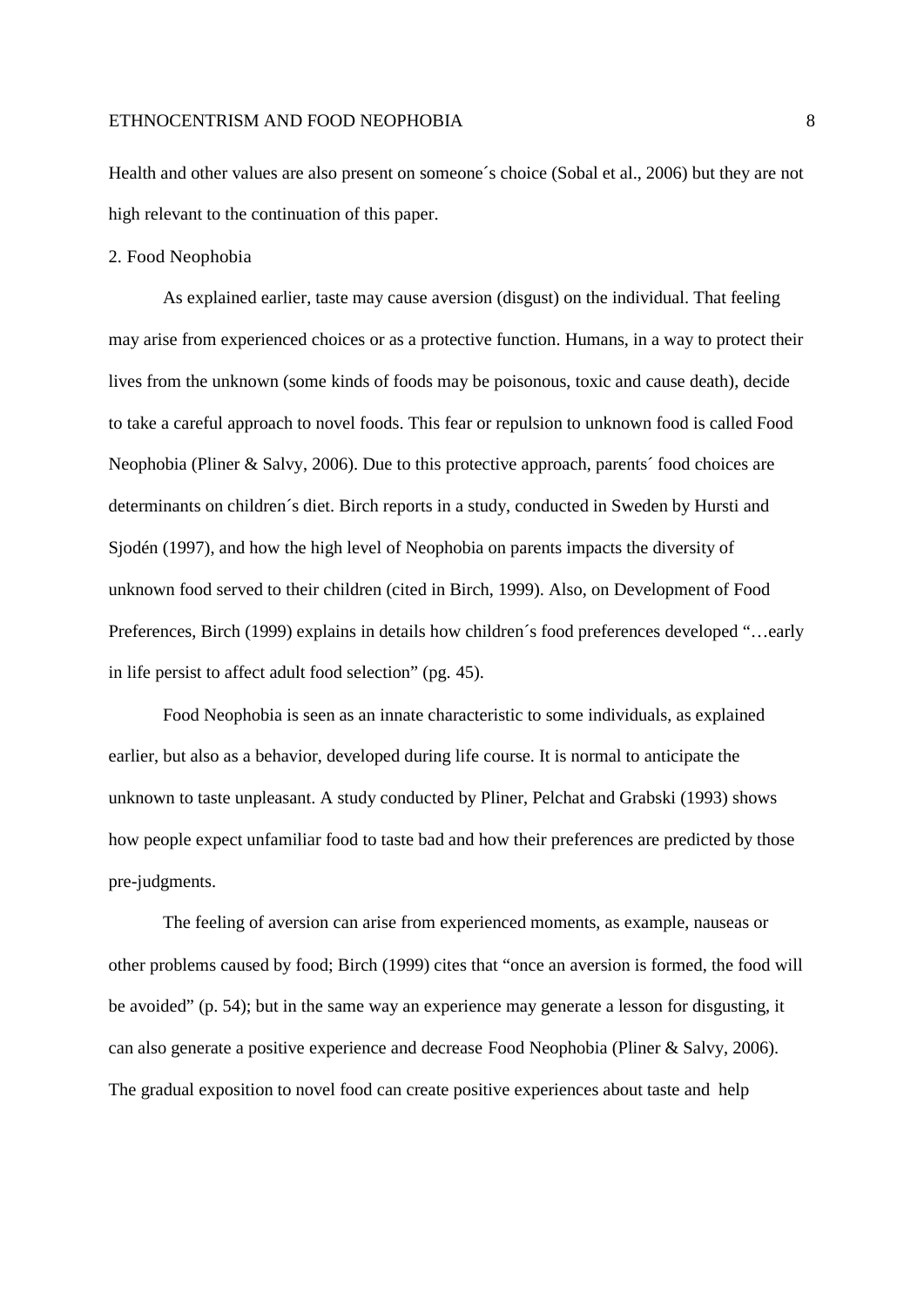individuals change their expectations and pre-judgements. Pliner et al. (1993) demonstrated in a study conducted with adult participants how the exposition to good-tasting unfamiliar food led them to choose more unfamiliar food and increased their will to try novel foods.

Considering the explanation about rejection and Food Neophobia, it is necessary to deepen on the subject "unfamiliar food" to further understand the link with the concept of Ethnocentrism. Food can be categorized in five groups, per Tuorila (2001): functional, genetically modified, nutritionally modified, organic and ethnic.

Aqueveque (2015) explained that there are two types of unfamiliar food: those considered unknown because the ingredients are not familiar, and those considered novelty combination, when familiar ingredients are put together in a way never seen/tasted before. Because the ingredients on unknown foods, or sometimes the final product, come from other countries, it is possible to characterize another possible type of rejection: Food Neophobia Ethnocentrism. Arvola, Lahteenmaki and Tuorila (1999) explained that conscious and rational variables can influence on food choice, including self-identity and moral obligation.

# 3. Social Drivers for Consumer Behavior

As cited before, social factors are part of a wide variety of influences that act on the development of an individual´s food preferences. Families, organizations and communities are examples of units that can exert influence on someone´s choices (Sobal et al., 2006). In these group situations, a social identity is formed among participants in order to achieve a high selfesteem. To do that, people normally make comparisons, judgements, stereotype other groups (called outgroups) and tend to see themselves (and their country, products and culture) in a higher, better position (Brown, 2000).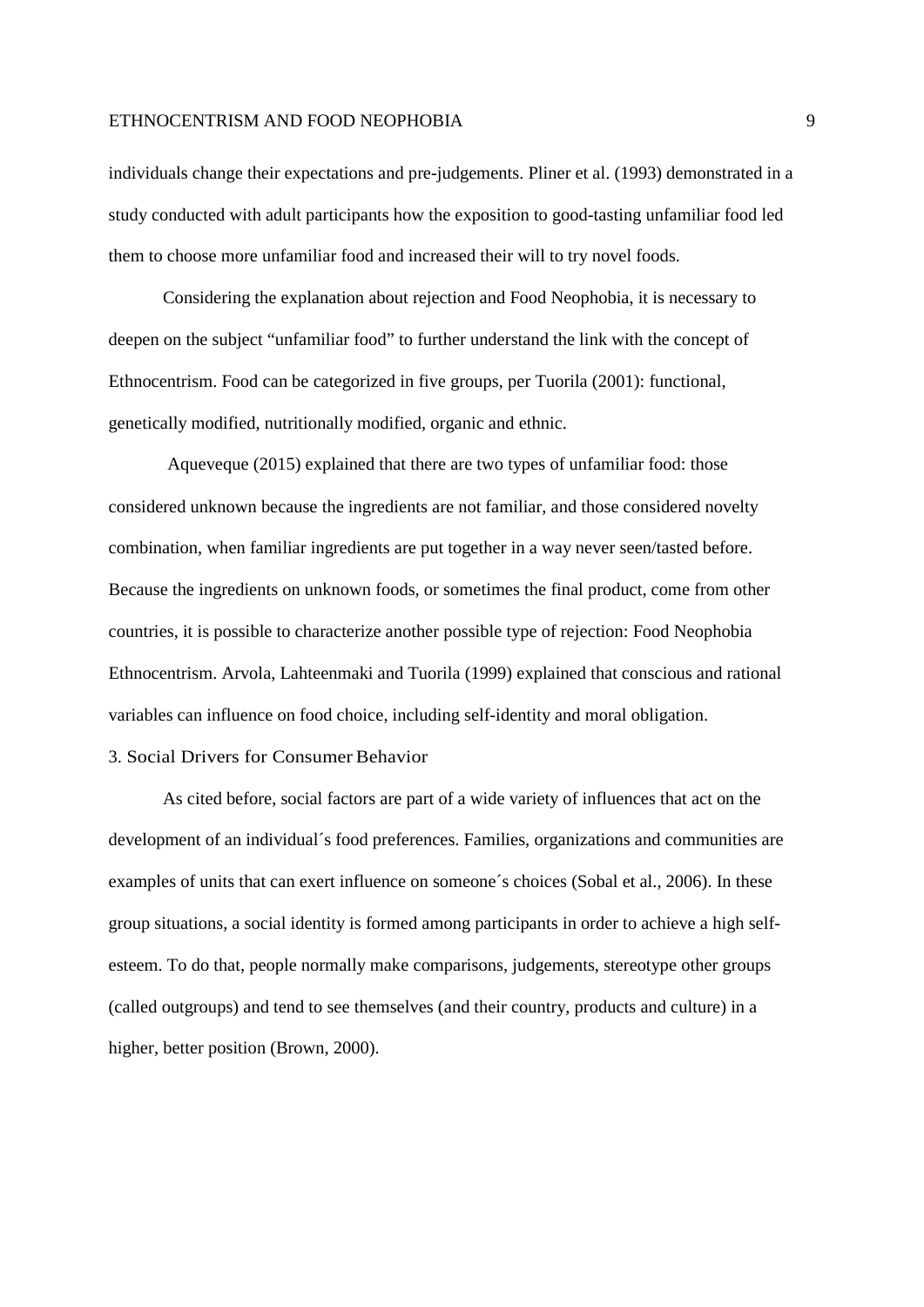#### 3.1 Consumer Ethnocentrism

Orth and Firbasová (2003) explain Ethnocentrism as the belief a group tend to have for itself as better but also the need to depreciate the others. This feeling of superiority is extended to political, economic and others levels. It is a relation of pro in-group against outgroup. Consumer Ethnocentrism derives from this concept and captures economic motives for peoples´ preferences between inside (domestic) options rather than outside (foreign) (Zeugner-Roth et al., 2015).

A product´s choice on that environment takes strong emotionally-based attitudes into consideration and, per Orth and Firbasová (2003), "ethnocentric emotions may be strong enough to even overcome rational considerations" (p. 4). An example of that influence may be seen in Renko, Karanarovic and Matic´s (2012) study, where they confirm the hypothesis that Consumer Ethnocentrism is positively related to consumers´ intentions to purchase domestically produced goods and "… Croatian…showed a weak but significant preference towards domestically produced goods" (p. 539).

# 3.2 National identity

Čorkalo and Kamenov (2003) explained National Identity as the feeling of attachment and belonging that a person develops to his/her nation of origin. It differs from Consumer Ethnocentrism because it does not have a negative relation against outgroups and the feeling of inferiority for the others does not exist.

It is important to understand the difference between Consumer Ethnocentrism and National Identity because the latter one is related to a positive feeling with the nation of origin and due to this positivism there is no fear or resent with out-groups, their products, and thus the fear that purchasing foreign would embarrass their own country´s development does not exist (Zeugner-Roth et al., 2015).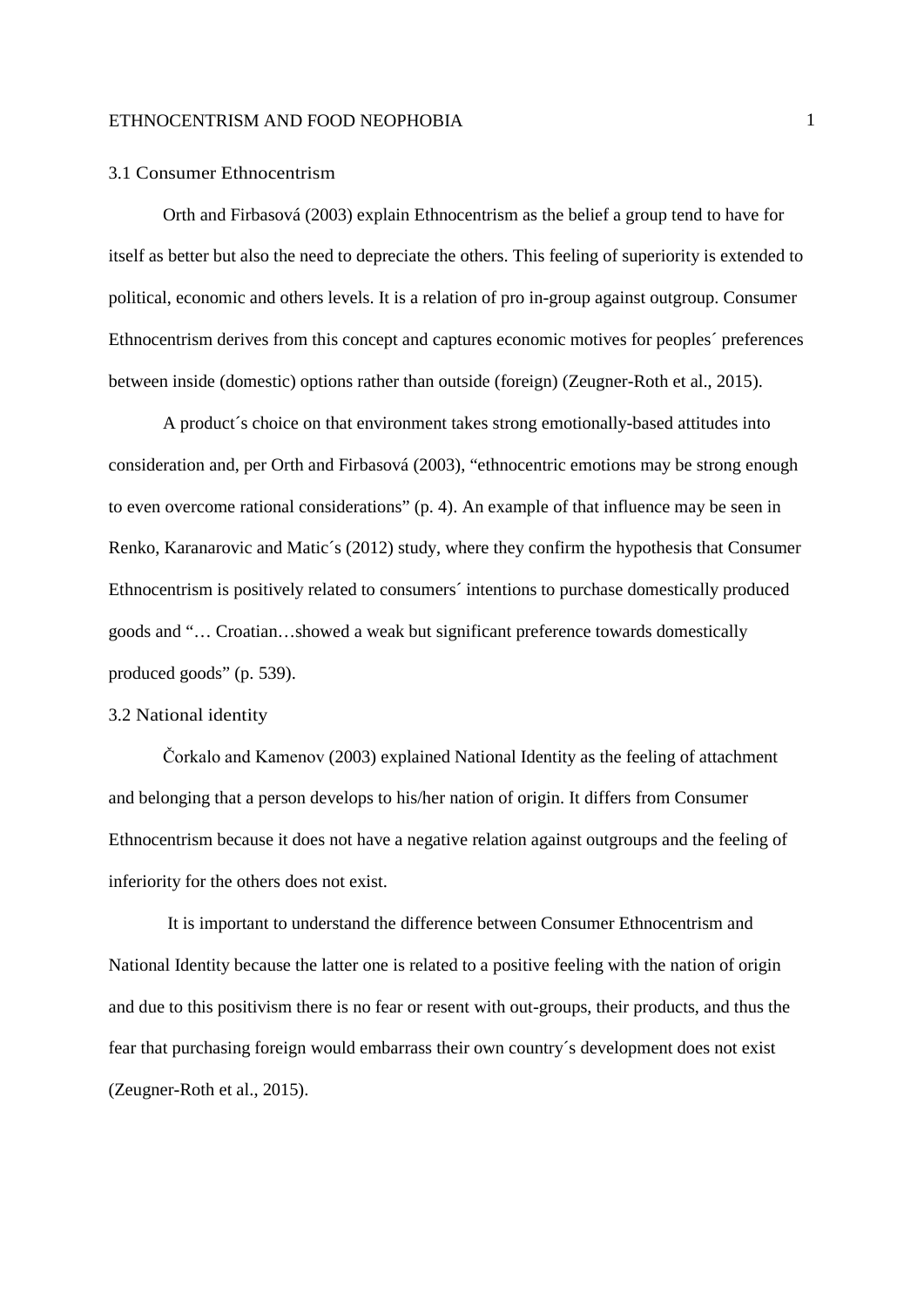Considering Ethnocentric and Nationalists (high feeling of National Identity) consumers very attached to their home nation thus their products, what can be done to transform "buying foreign" in a pleasant experience? The concept of Country affinity may help with that. 3.3 Feelings towards foreign countries – CountryAffinity

As explained by Arvola et al. (1999), consumer´s choices are influenced by conscious and rational variables. On the other hand, Brown (2000) stated that conscious variables related to feelings showed some possibility to be changed. The Consumer Affinity concept arises to connect and explain how it is possible to a consumer strongly attached to "buy domestic" change his/her choices and "buy foreign". Oberecker, Riefler and Diamantopoulos (2008) explained that as:

A feeling of liking, sympathy, and even attachment toward a specific foreign country that has become an in-group as a result of the consumer's direct personal experience and/or normative exposure and that positively affects the consumer's decision making associated with products and services originating from the affinity country (p. 26)

After the foreign country is part of in-group; and considering that consumers with high level of Ethnocentrism or National Identity prefer to buy domestic/familiar food; its products are also seen as familiar options (Oberecker & Diamantopoulos, 2011) and free of bias.

Also, showing how it is possible to change consumers´ pre-judgements into interest to buy nonlocal products from countries considered as in-group members, a study conducted by Oberecker and Diamantopoulos (2011) with ethnocentric consumers confirmed the hypothesis that "Consumer affinity positively affects consumers´ willingness to buy products originating from the affinity country" (p. 50).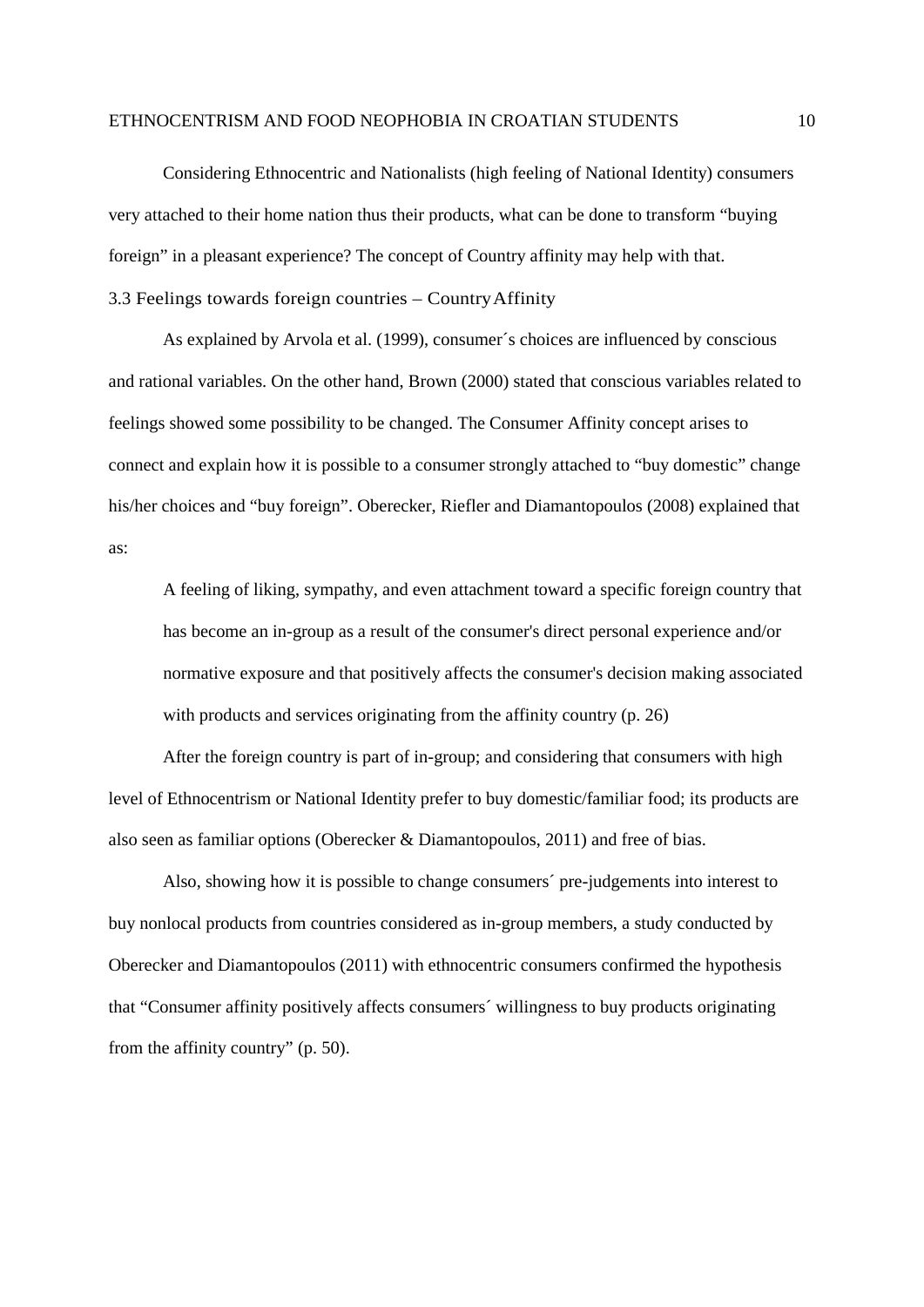As explained earlier, gradual exposition to novel food can create positive experiences and help individuals change their expectations and pre-judgements. On the same way and trying to exert impact on perceptions, the Consumer Affinity concept states that an individual with high level of Ethnocentrism or National Identity needs exposure to foreign (unknown) country to develop a feeling of liking or attachment (Oberecker et al., 2008).

Some studies have been conducted in Croatia and other Balkans' countries in order to analyze and try to understand consumer behavior toward domestic and foreign products. All these studies have found a high level of Ethnocentrism or National Identity influencing consumer´s choices. On Dmitrovic et al. (2009), hypothesis related to consumer ethnocentrism influencing more favorably domestic purchase behavior or domestic products were supported.

Other three studies (Anic, 2010; Cerjak et al, 2014; Leko-Šimić, 2001) showed that the choice for domestic products was taken based on product´s quality. Respondents buy domestic products because they perceive their quality as better than foreign or because the products come from trustworthy producers. In Leko-Šimić´s (2001) study, 73% of respondents also believe that purchase foreign products is detrimental to national economy, showing high level of Ethnocentrism.

Another two studies (Ozretic-Dosen, Skare & Krupka, 2007; Pecotich et al., 2005) tried to find the impact of Consumer Affinity on Croatians´ behavior toward domestic and foreign products. In both studies, affinity was found only among countries from the former Yugoslavia or West European Countries. And because these countries are seen as "in-group", products are accepted and target as having the same high quality as domestic products.

Following section will define methodology, including plan for collecting data, participants and procedure of inquiry.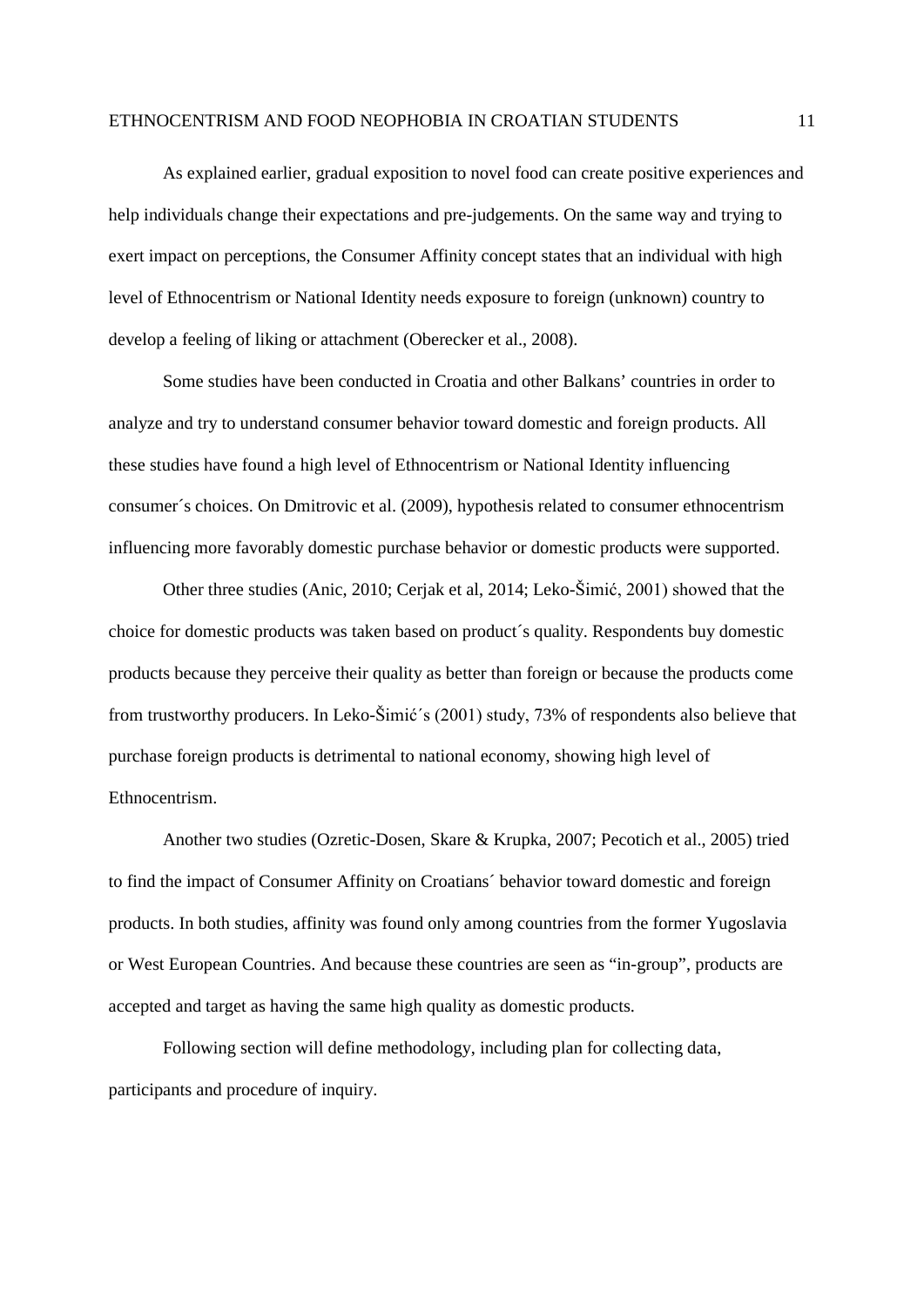#### Methodology

The present study aims to investigate the existence of a relationship between Ethnocentrism and Food Neophobia, thus trying to find a positive relationship between Food Neophobia and Ethnocentric feelings. Based on the literature reviewed, the following hypotheses were developed:

H1. The level of Food Neophobia in students is different according to gender

H2. Students who have lived abroad exhibit low level of Ethnocentrism and Food Neophobia

H3. Ethnocentrism is positively related to Food Neophobia in students who have lived abroad and in those who have not lived abroad

#### Research design and Instruments

A quantitative approach was chosen for this study and surveys were done as a method for data collection due to time and cost-saving strategies. According to Denscombe (2014), quantitative research analyzes variables; which is the purpose of this paper; whereas a qualitative approach focuses on analyzing the whole panorama. Denscombe (2014) also explains how the data collection in the quantitative approach happens in different moment from the analysis; having the questions been specified prior to the collection; and likewise in this study two questionnaires, Consumer Ethnocentrism Tendency Scale [Cetscale] and FNS, were used for collecting data and analysis were drawn after.

Pliner and Hobden (1992) developed and validated a questionnaire, largely tested on past studies, to measure Food Neophobia in humans. It is known as FNS and consists of questions as 'I don´t trust new foods' or 'I am afraid to eat things I have never had before'; using a five-point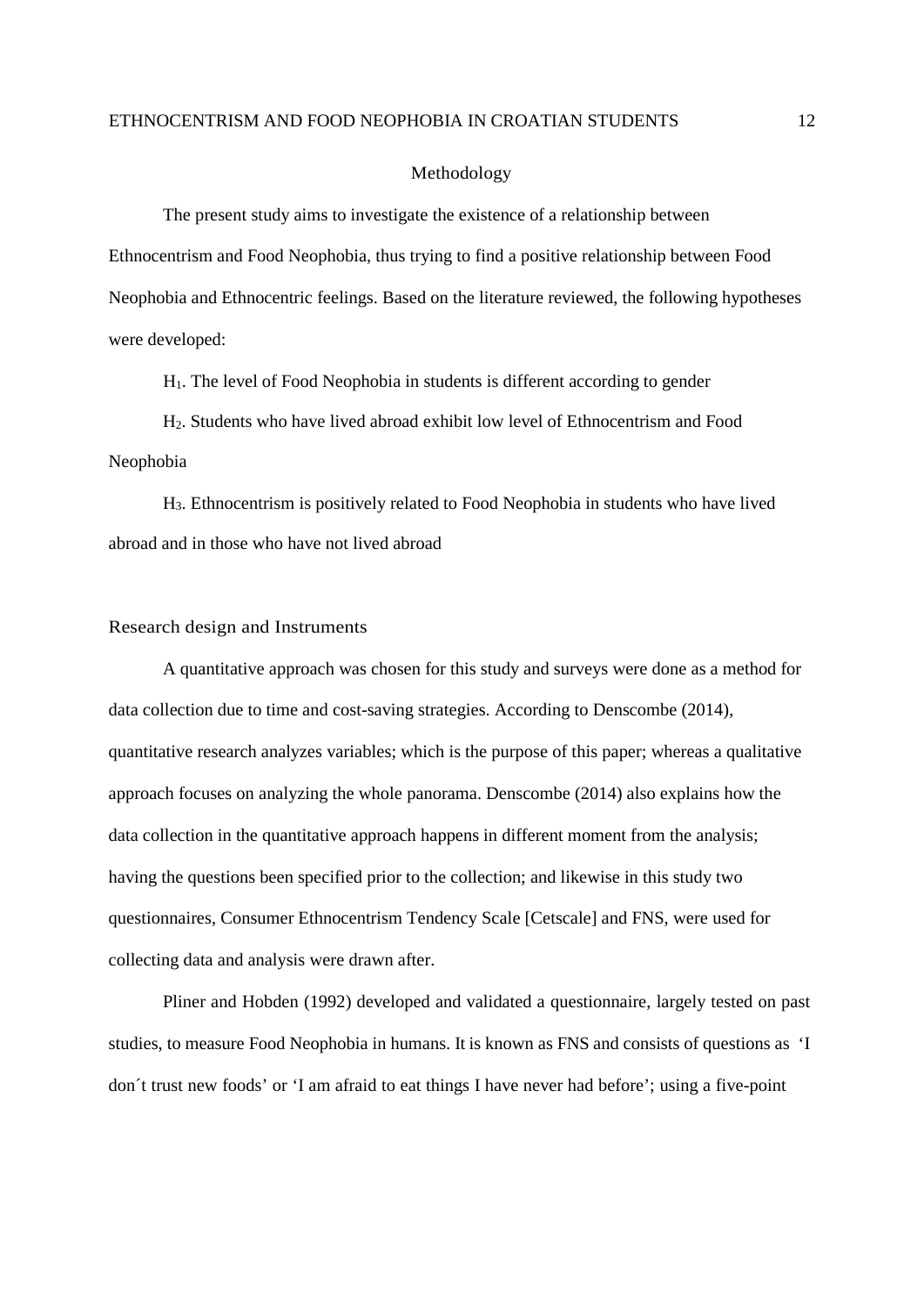Likert type of scale (Strongly disagree – Strongly agree); where respondents express their degree of agreement or no agreement for the statements. As explained by Pliner and Salvy (2006), FNS measures reactions related to novel foods, also considered as exotic or foreign cuisines.

As far as the research for other articles using FNS in Croatia was conducted, results showed that it has been largely used in other countries (Barrena and Sanchez, 2013; Barcellos, Aguiar, Ferreira, and Vieira, 2009; Arvola et al., 1999) presenting a high level of reliability with the respective following coefficients Cronbach´s alpha 0,91, 0,79, 0,79, however it is the first time that FNS was applied in this country.

To measure Consumer Ethnocentrism, Shimp & Sharma (1987) developed and validated the Cetscale consisted of 17 questions such as 'It is not right to purchase foreign products because is detrimental to national economy' or 'We should buy from foreign countries only those products that we cannot obtain within our country'. A Likert-type of scale (Strongly disagree – Strongly agree) is used to measure all items and have respondents expressing their degree of agreement or no agreement for the statements. Cetscale has been largely tested and used in other studies through Croatia and other countries (Anic, 2010; Dmitrovic et al., 2009; Renko et al., 2012) showing a high level of reliability, with the respective following coefficients Cronbach´s alpha 0,79, 0,72, 0,96.

For demographics analyzes and to answer both "H1. The level of Food Neophobia in students is different according to gender" and "H<sub>2</sub>. Students who have lived abroad exhibit low level of Ethnocentrism and Food Neophobia", an Introduction Questionnaire was created, containing questions as "Gender" and "Have you lived in other country for more than 3 months?". The full version of all three questionnaires is available at the Appendices part.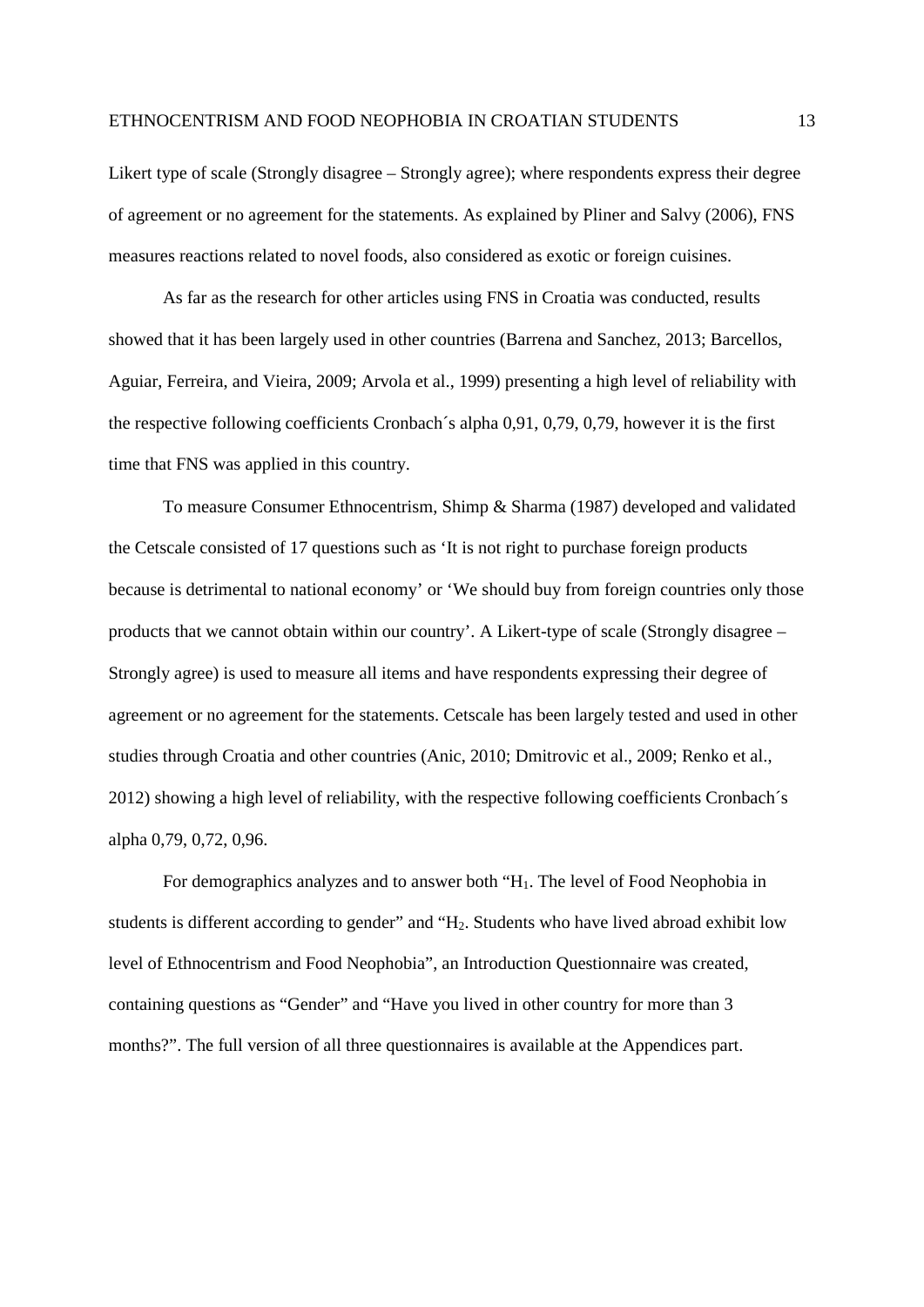The participants

As per Creswell (2013), the purpose of a survey is to generalize from a sample to a population so building on that, the target population and size of sample were drawn. Graduate students from Zagreb University were chosen as population for this study because they represent a panorama of the present but also they may indicate trends for the future: as explained before, the person´s food choice patterns create a "…momentum for making the same food selections in future circumstances" (Sobal et al., 2006, p.3).

The choice for this specific population was made trying to ensure reliability on the instruments used on this paper by following the same steps of previous articles (Anic, 2010; Arvola et al., 1999; Barcellos et al., 2009; Barrena and Sanchez, 2013; Dmitrovic et al., 2009; Renko et al., 2012).

# Procedure

To ensure cultural equivalence, translated questionnaires from English to Croatian were required except for the Cetscale that was taken from a local study, Purchase behavior in favor of domestic products in the West Balkans (Dmitrovic et al., 2009), already adapted with 10 questions and having translation and back-translation validated. FNS was translated but showed some inconsistencies during in-person survey. Both questionnaires were first launched on-line to a pilot test group including 350 former students from Zagreb University. Worthwhile mention that none of respondents from the pilot test mentioned problems regarding interpretation.

The on-line survey (initially the pilot test group) was sent through SurveyMonkey to 350 former students from the Business and Management Faculty by a professor from Zagreb University. After two weeks, analyzes were drawn from these 53 answers, comparing with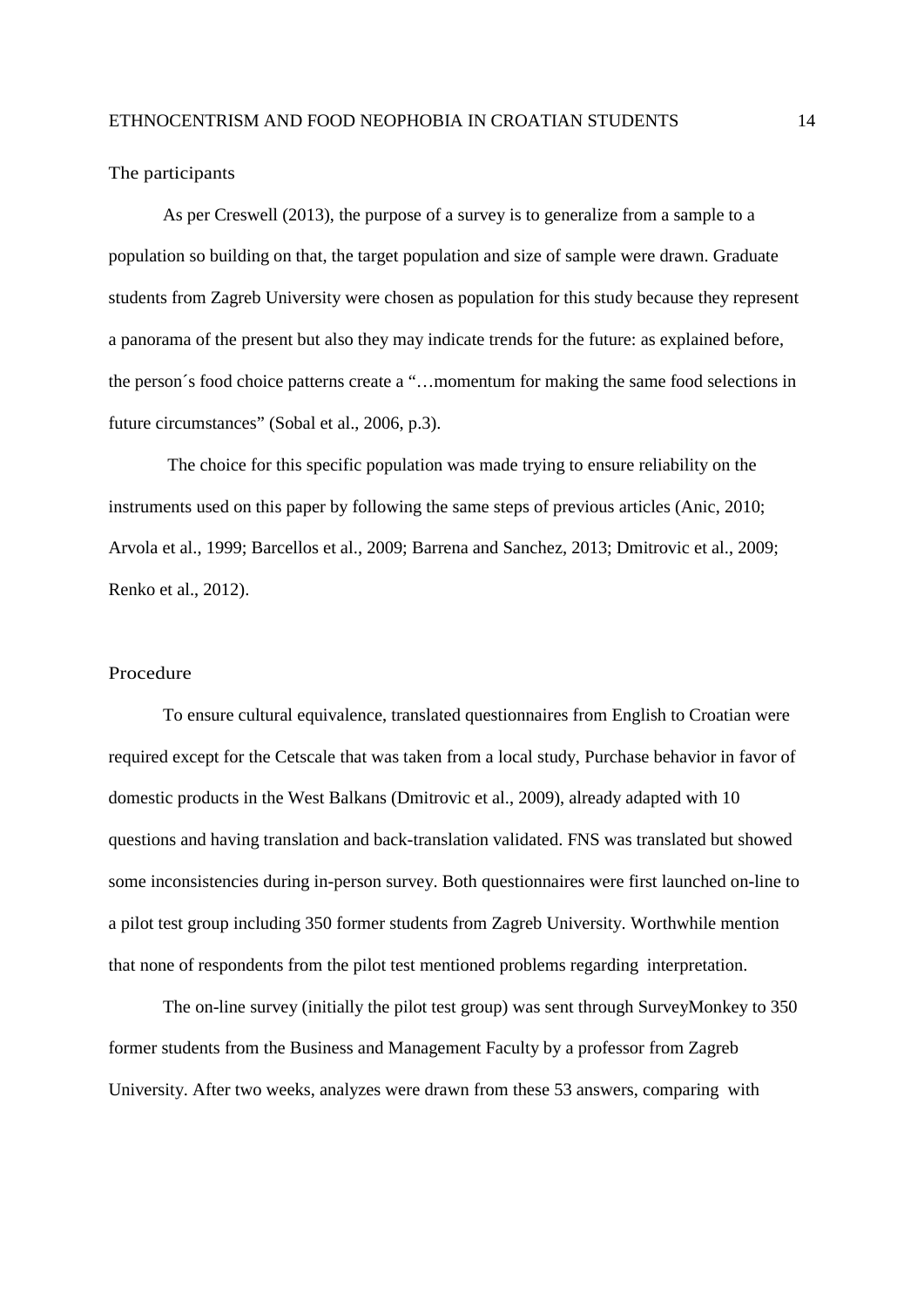previous works (Anic, 2010; Arvola et al., 1999; Barcellos et al., 2009; Barrena and Sanchez, 2013; Dmitrovic et al., 2009; Renko et al., 2012), trying to ensure reliability on the instruments by checking obtained means, standard deviations and demographics results.

Considering the results obtained from the pilot test group in line with previous articles cited before, and a very low response rate from participants of the pilot group, a decision to change from the initial idea of on-line surveys to surveys in person was made based on expectations from the author to pursue the given schedule for this study. The data collection then took place at the Business and Management Faculty, during 4 working days, having the same professor from Zagreb University who sent the survey to the pilot test group helping as a mediator and students from different cohorts as population. In Croatian, she introduced myself to her students, citing country of origin, actual university and motives for the research.

While doing the surveys in person, a respondent remarked 2 questions from FNS that did not make sense in Croatian, "Ja sam vrlo posebice o hrani ću jesti" and "Ja ću jesti gotovo ništa". At the same time the author consulted the professor mediator, who is a native Croatian speaker, who confirmed that those two questions did not have meaning in Croatian. The questions with translation problem were excluded from the already answered questionnaires and not counted for respondents´ Food Neophobia final score, however the remaining questions were used for demographics analyzes.

A new translation was required after the two questions were confirmed to be senseless, having their final version as "Vrlo sam izbirljiv u vezi s hranom koju jedem" and "Pojeo bih bilo što". The author presented the first version of the questionnaire to other two professors, who are also native Croatian speakers, and they confirmed that the questions did not make sense in Croatian, however the questions could have been understood if the respondents have thought of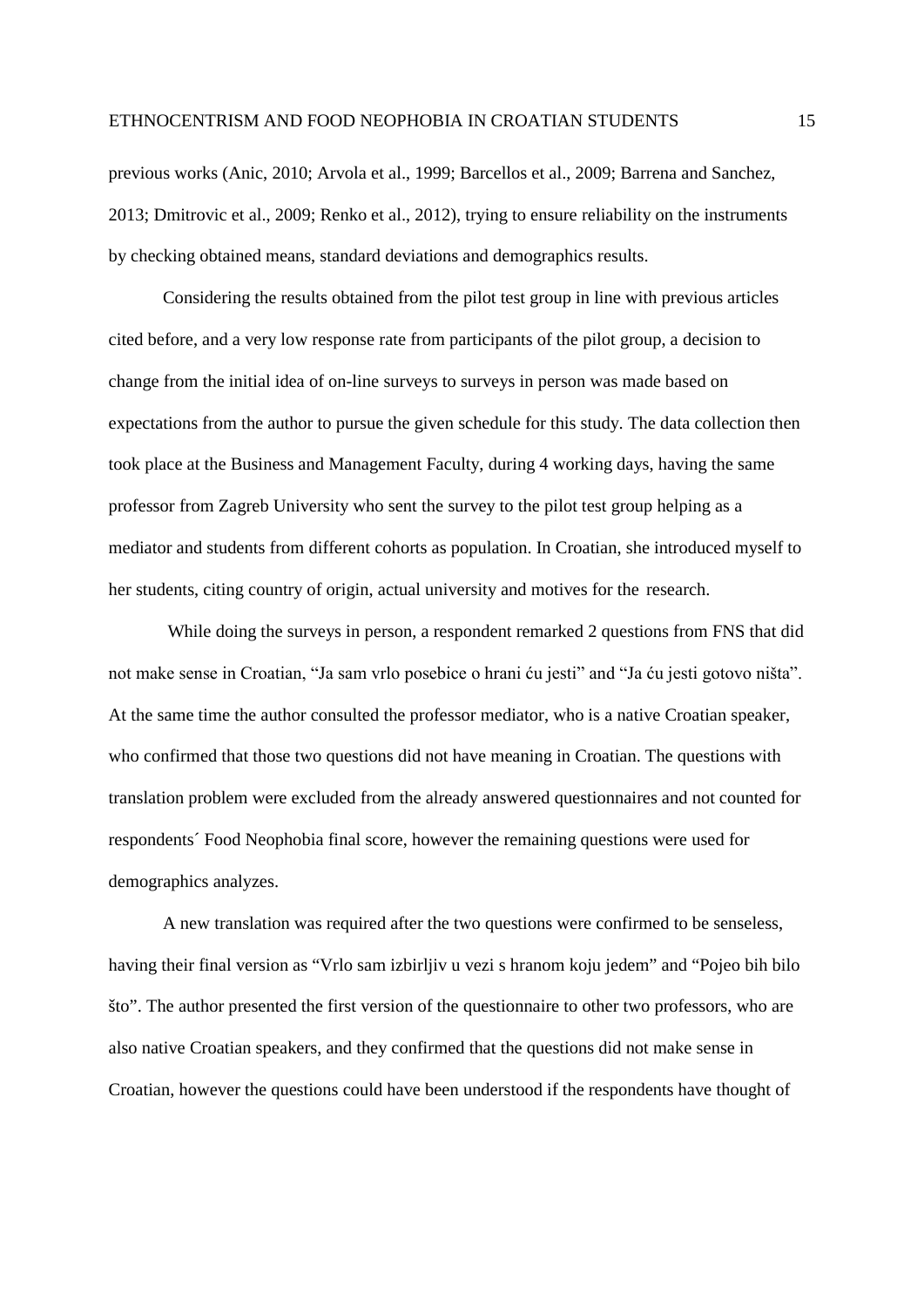it in English. Considering that none of the respondents from the pilot test group had made any objection and only during in-person survey respondents raised the problem with the translation, the author decided to change the questions with a new translation to avoid bias caused by misunderstanding and a new version of FNS was used from that moment on.

In the end, the study received a total of 151 answers for the FNS, being 51 from the first version with two not-correct translated questions and 100 from the second version. The answers from the second-version questionnaire were used to calculate the final score of Food Neophobia used in analyzes for  $H_1$  and  $H_3$ . The remaining 51 questionnaires contemplating the first version together with the 100 questionnaires from the second version were used to draw demographic analyzes.

Cetscale received a total of 159 answers, without any translation problem. More details about the used sample in the Results section.

#### Sample size

Kline (1994) explains that the minimum of 100 individuals is required as sample size when using Cetscale questionnaire (cited in Jiménez-Guerrero, Gázquez-Abad and Linares-Agüera; 2014), and Nunnally (1978) and Thorndike (1982) recommend a sample ten times greater than the number of items used in the questionnaire (cited in Jiménez-Guerrero, Gázquez-Abad and Linares-Agüera; 2014). In addition, previous studies conducted in Croatia (Anic, 2010; Cerjak et al., 2014; Leko-Šimić, 2001) had the following respective sample size of 213, 31, 202 individuals. The present study has 159 respondents, thereby meets the sample size criteria to support the multidimensionality of Cetscale.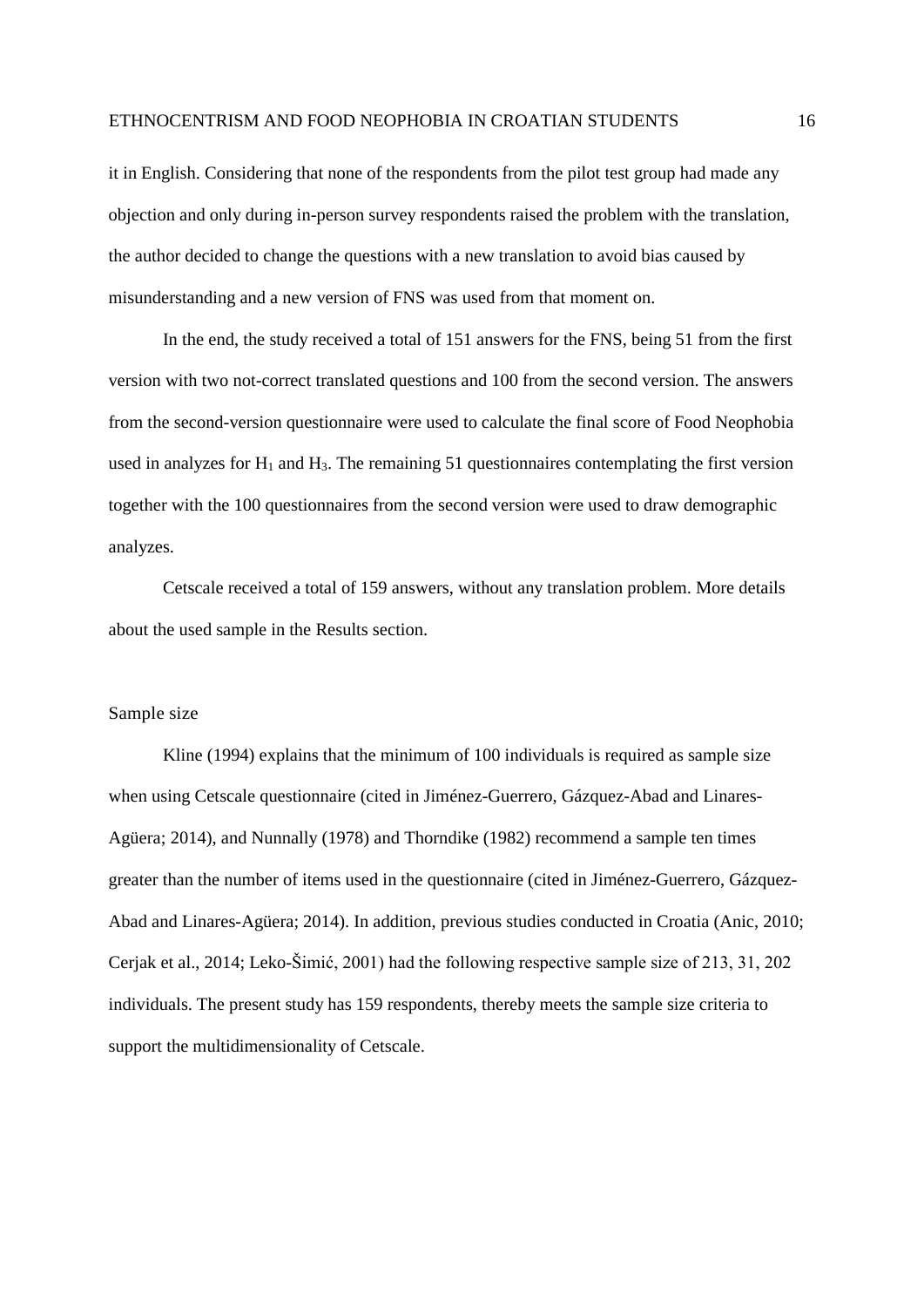As no special requirement was found regarding sample size for FNS, the present study tried to follow the numbers and characteristics of population used in previous articles (Aqueveque, 2015; Barcellos et al., 2009; Barrena and Sanchez, 2013; Plinner and Hobden, 1992) to support the validity of the instrument, like using undergraduate students as population, with age ranging between 19 and 25 and sample size between 27 and 135 (some studies had 55 and 75 individuals).

Denscombe (2014) explains that smaller-scale surveys contemplate between 30 and 250 individuals, being that accepted if non-probability sampling techniques were used; like quota sampling; producing data that is "sufficiently accurate for the purposes of research" (p. 49). In complement, Hubbard (2014) with his "proportion problem" explains how even a small sample; when nothing is known about a subject; can provide insightful information and probably represents around 75% of the population in study. Based on that, the size and characteristics of the sample used for this study provide basis for comparison to other studies cited before which have employed similar samples and may be considered sufficient for the purposes of this research, however the author understands that size and characteristics of the sample may influence the validity of findings, as explained deeper in the Limitations part.

## Data Analysis

The results are organized in 4 sections. The first presents demographics and differences between the two groups used in FNS questionnaires (before and after translation problem); the second section presents the results of FNS and  $H_1$  and third section presents the results of Cetscale and  $H_2$ . Finally, fourth section presents the results for  $H_3$  and conclusion.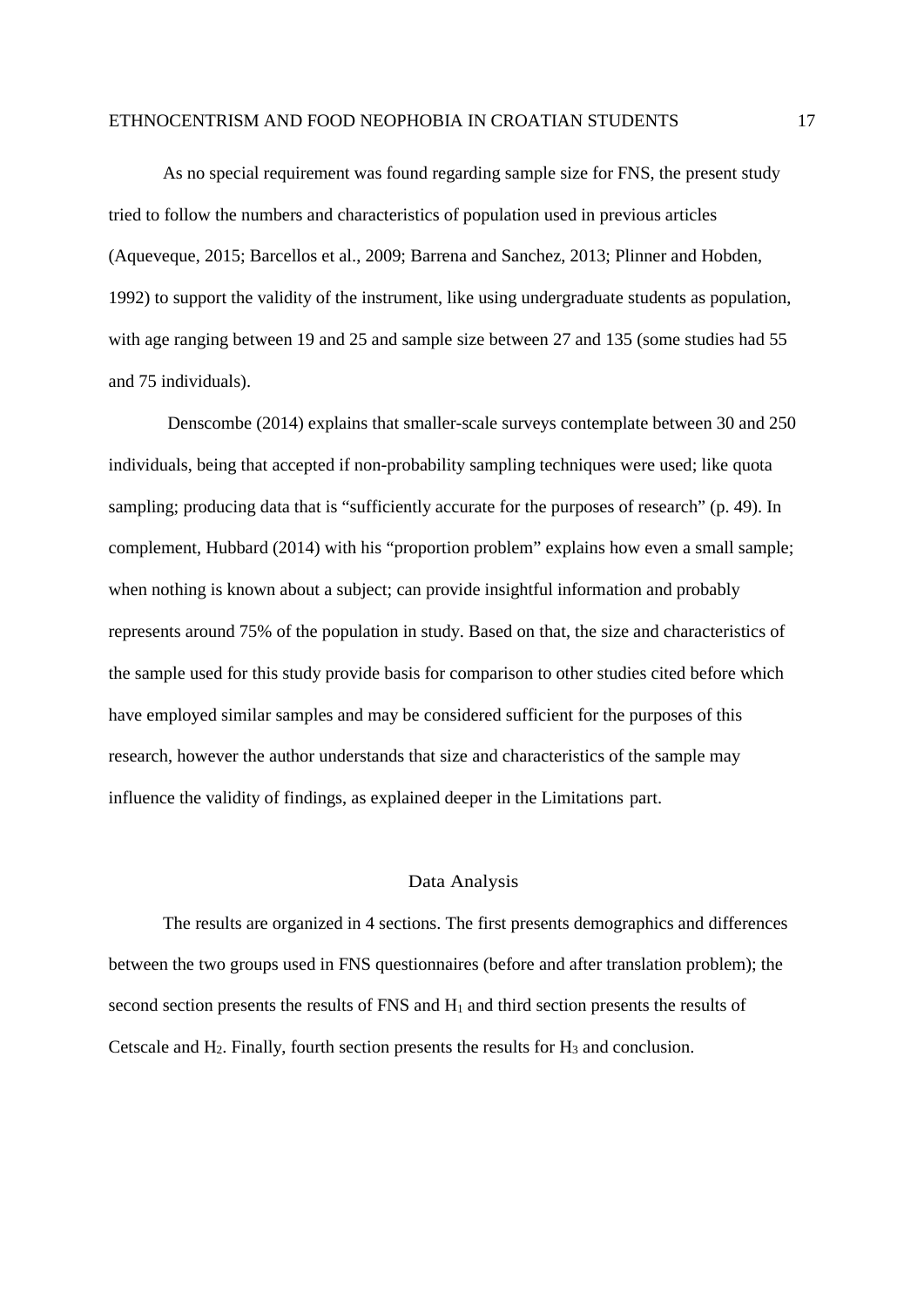First Section - Demographics

The sample studied in Croatia consisted mainly of females (70%) with average age of 23

years old. Table 1 presents the results for Cetscale, with a total of 159 respondents.

Table 1

Total Cetscale respondents

| CETSCALE $- N = 159$ |    |                                               |     |              |  |  |
|----------------------|----|-----------------------------------------------|-----|--------------|--|--|
| Gender               |    | Country of origin<br>Average Age<br>- Croatia |     | Lived abroad |  |  |
| Male                 |    | 23                                            | 94% | 28%          |  |  |
| Female               | 12 | 23                                            | 93% | 13%          |  |  |

Source: research data

Table 2 presents the results for FNS that were used only for demographics analysis, contemplating the total number of respondents, including those who have answered the two questions, cited before, without no meaning in Croatian.

Table 2

Total respondents of FNS

| $FNS - N=151$ |     |             |                                |              |  |  |
|---------------|-----|-------------|--------------------------------|--------------|--|--|
| Gender        |     | Average Age | Country of origin<br>- Croatia | Lived abroad |  |  |
| Male          | 45  | 23          | 93%                            | 27%          |  |  |
| Female        | 106 | າາ          | 93%                            | 11%          |  |  |

Source: research data

Because those two questions are important for calculating the final FNS score, a new group was drawn from the sample showed above, contemplating only answers from the final corrected and translated version. As can be seen in Table 3, the demographics results do not differ greatly from the first group, ensuring that this study uses data with similar characteristics of previous studies (Aqueveque, 2015; Barcellos et al., 2009; Barrena and Sanchez, 2013),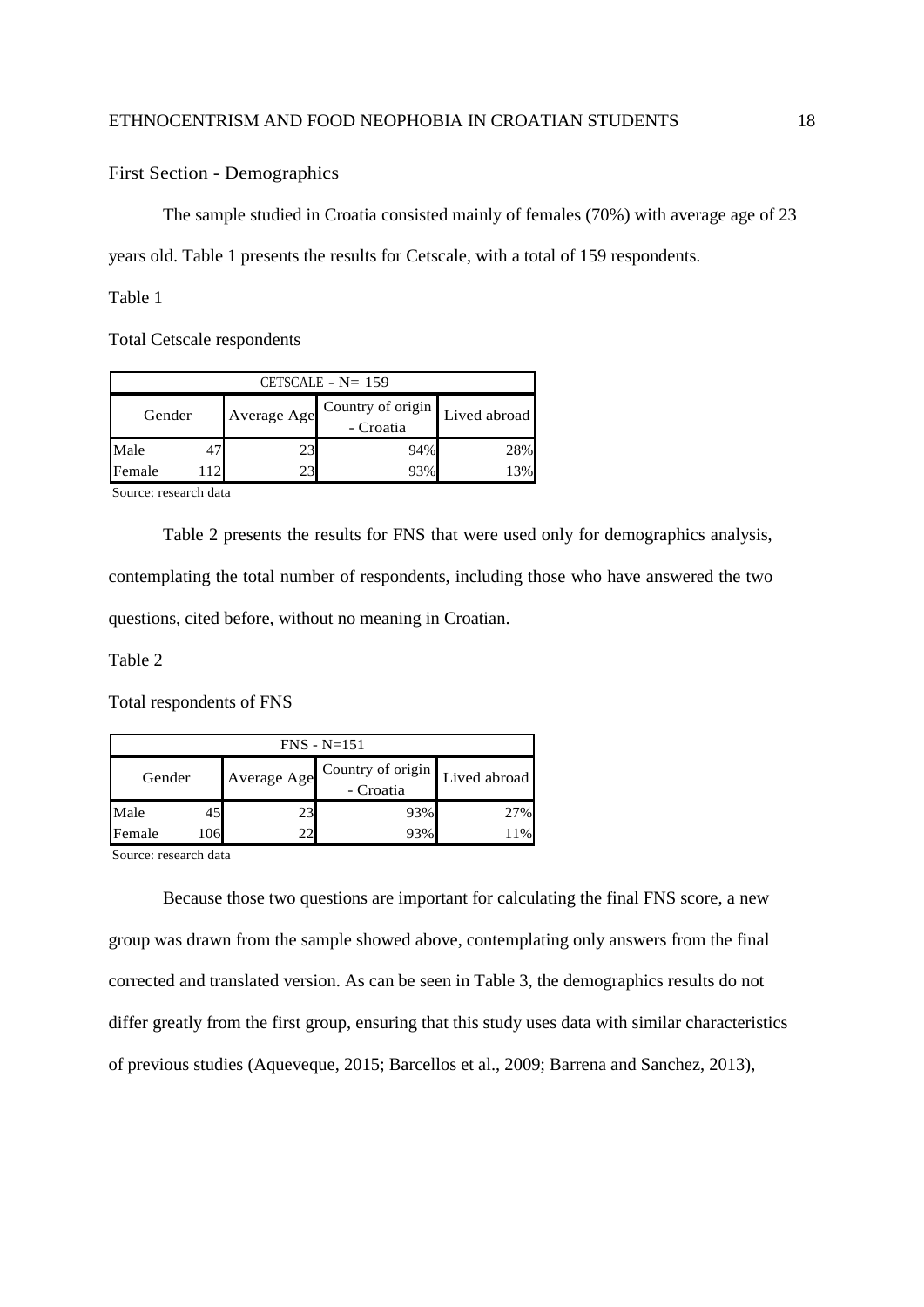providing basis for comparison and validity of the instrument. This sample is used for analysis on section two to four.

# Table 3

Final respondents after translation problem

| $FNS - N=100$ |    |             |                                |              |  |  |
|---------------|----|-------------|--------------------------------|--------------|--|--|
| Gender        |    | Average Age | Country of origin<br>- Croatia | Lived abroad |  |  |
| Male          | 32 |             | 91%                            | 31%          |  |  |
| Female        | 68 |             | 94%                            | 16%          |  |  |

Source: research data

# Second Section – Results from FNS

Table 4 presents the results obtained from the FNS, with respective Means and Standard Deviations. The mean from final score at the end of the table was used as cut-off point, with people below this point called "neophilics" and above this point called "neophobics". As explained by Pliner and Hobden (1992) food neophobia can be examined as a trait, "a continuum along which people can be located in terms of their stable propensity to approach or avoid novel foods" (p. 107), having in opposite sides the neophilics; or those who seek out for novel foods; and neophobics; those who avoid novel foods.

Table 4

#### Results from FNS

|                                                         | $N = 100$ |      |
|---------------------------------------------------------|-----------|------|
|                                                         | Mean      | S.D  |
| 1. I am constantly sampling new and different foods *   | 2,47      | 0.89 |
| 2. I don't trust new foods                              | 2,26      | 0.86 |
| 3. If I don't know what is in a food, I won't try it    | 2.93      | 1,08 |
| 4. I like foods from different countries and cultures * | 2,11      | 0.80 |
| 5. Ethnic food looks too weird to eat.                  | 2,66      | 0.90 |
| 6. At dinner parties, I will try a new food *           | 2,14      | 0.79 |
| 7. I am afraid to eat things I have never had before.   | 2,26      | 0.94 |
| 8. I am very particular about the foods I wil eat       | 2,26      | 0.79 |
| 9. I will eat almost anything *                         | 2,88      | 0.97 |
| 10. I like to try new ethnic restaurants *              | 4,16      | 0.83 |
| FNS all items                                           | 2,61      | 0.54 |
| <b>FNS SUM SCORES</b>                                   | 25,97     | 5,51 |

Source: research data

Items for which scoring is reversed are marked \*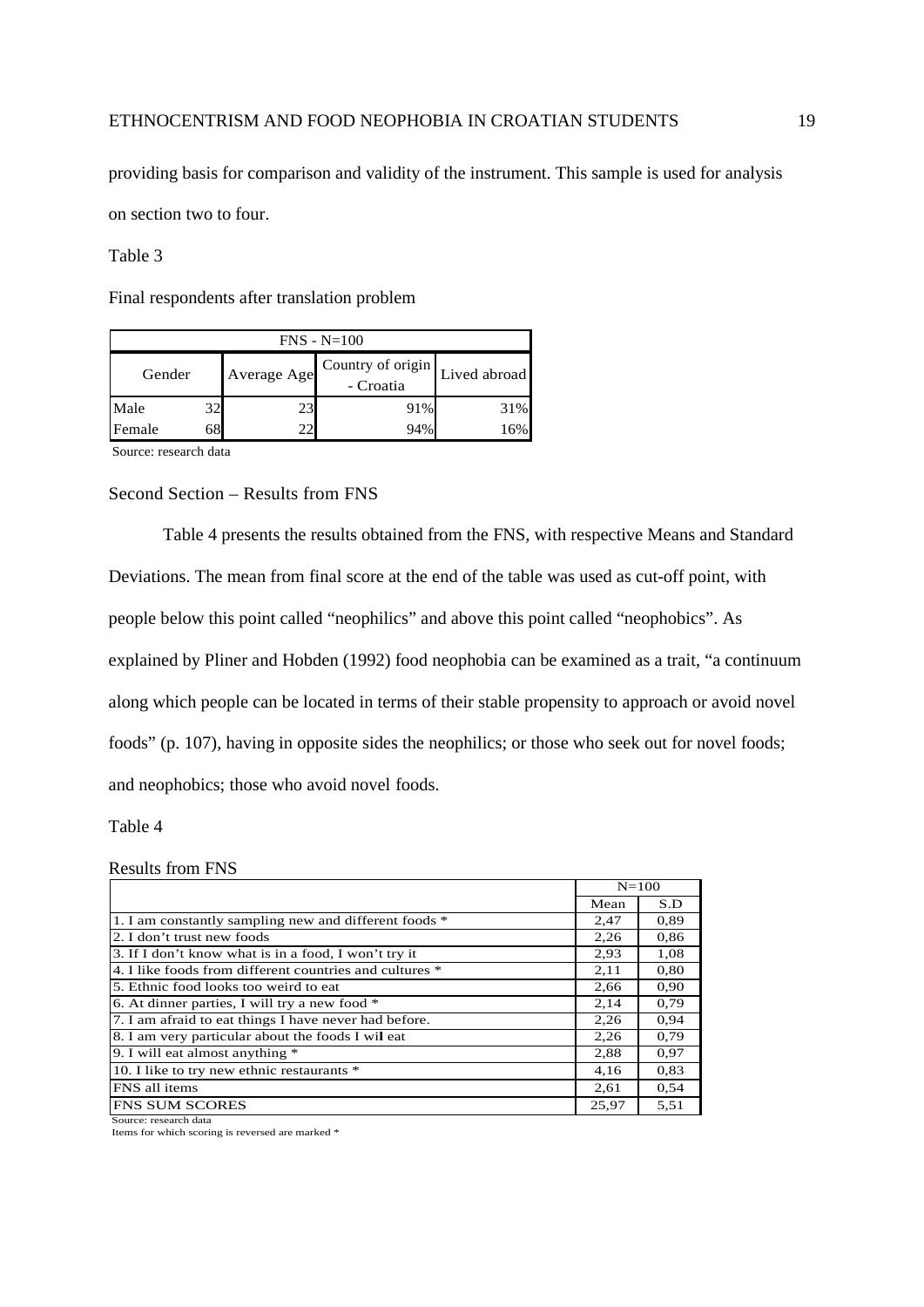Items in Table 4 presented relatively low means (less than 3 for almost all variables), in line with another study conducted in Brazil and United Kingdom (Barcellos et al., 2009). The final scores for neophobia were obtained by adding up the 10-item scores, as described by Pliner and Hobden (1992) with numbers ranging from 14 to 42. The mean for sum scores found for this study is m = 25,97, also in line with previous studies (Arvola et al., 1999; Barcellos et al., 2009; Barrena and Sanchez, 2013), indicating relatively low level of food neophobia.

The mean for all items using a five-point Likert type of scale ("Strongly disagree – Strongly agree") found for this study is  $m = 2.61$  and have all the results from men and women shown on the graphic below. As can be seen the distribution of values shapes a normal curve which, according to Pyrczak (2010), is of great importance when the numbers are used as basis for inferential statistics.

# Graphic 1

# FNS distribution curve



Source: research data

The sample was then separated and the mean found for men and women, respectively, was  $m = 2.69$  and  $m = 2.57$ . Furthermore, to answer the proposed hypothesis "H<sub>1</sub>. The level of Food Neophobia in students is different according to gender", a t-test for independent data was run to assert if the observed difference between those means was due to sampling errors.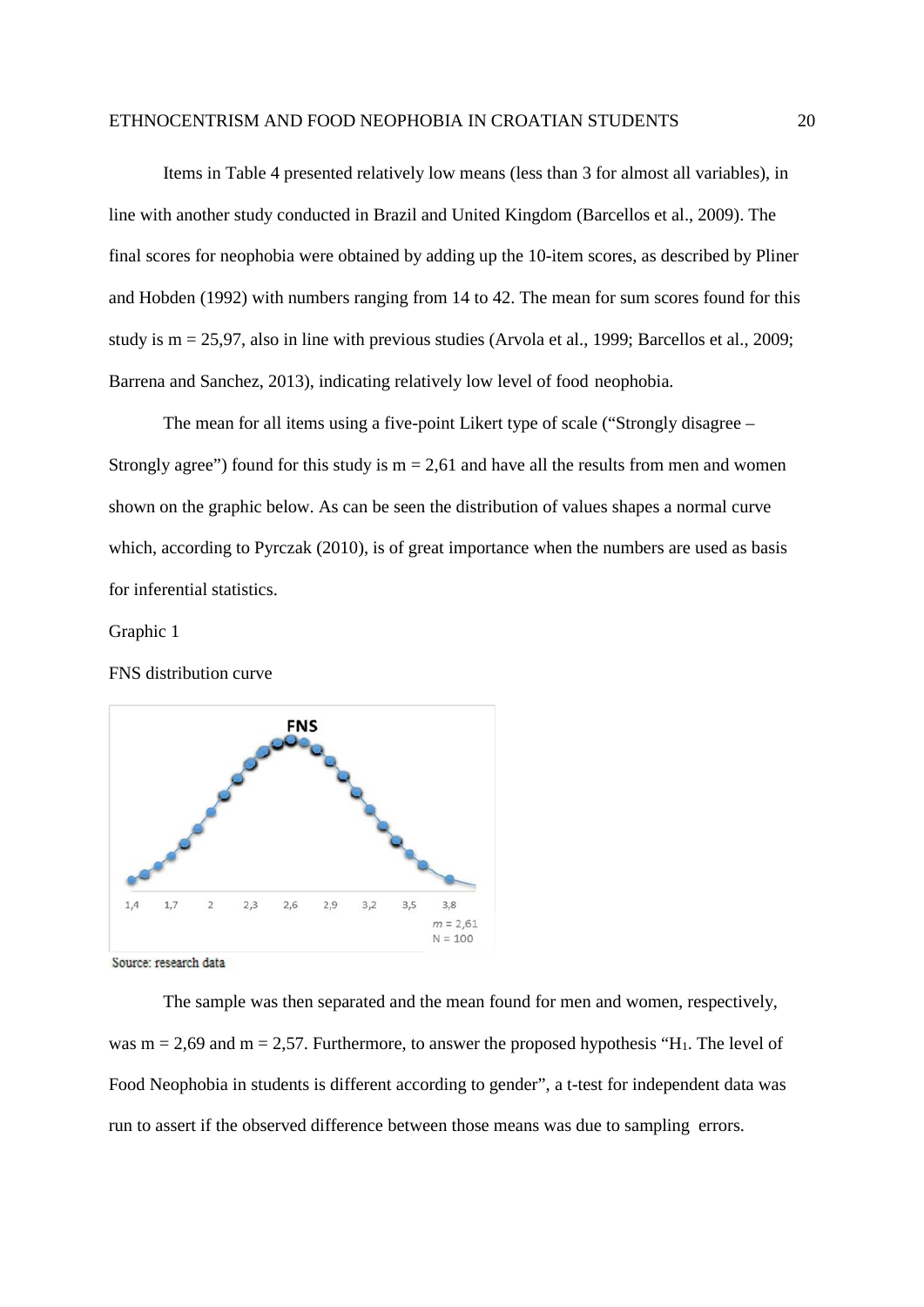Although the observed difference results showed that the difference between means is not statistically significant (t = 1,02, df = 60, p>.05), therefore  $H_1$  was rejected. This finding is in line with other studies where no difference was found in the level of neophobia regarding gender (Arvola et al., 1999; Pliner and Hobden, 1992).

#### Third Section - Results from Cetscale

Based on findings from Dmitrovic et al. (2009) and Johns et al. (2011), where lower levels of Ethnocentrism and Food Neophobia respectively were found in students who have lived abroad, the following hypothesis was developed:

H2. Students who have lived abroad exhibit low level of Ethnocentrism and Food Neophobia

Graphic 2 shows the distribution for the Cetscale sum scores found for this study. As explained before, because the distribution of values shapes a normal curve, the numbers were used as basis for inferential statistics (Pyrczak, 2010).

#### Graphic 2

Cetscale distribution curve



Source: research data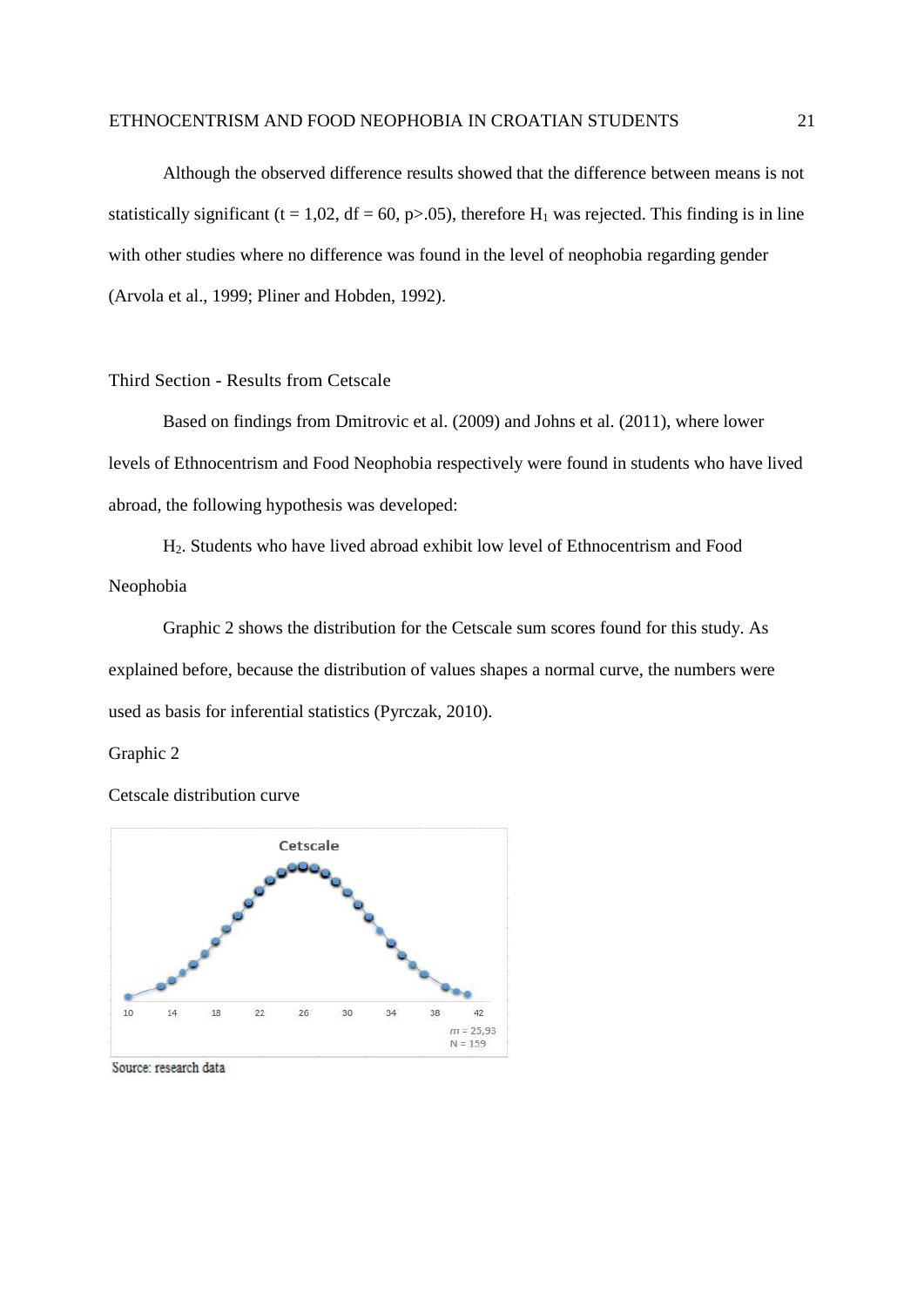Respondents showed discrete difference on means between those who have lived abroad and those who have not. From a total of 259 respondents 49 lived abroad for more than three months, and from this group 29 scored low in both Cetscale and FNS, representing 59% of the sample. Table 5 presents the descriptive results.

Table 5

Results from Cetscale and FNS

|                 |               |       | Lived Abroad? |  |
|-----------------|---------------|-------|---------------|--|
|                 | SumScore Mean | Yes   | No            |  |
| <b>CETSCALE</b> | 25.93         | 24.61 | 26.21         |  |
| FNS             | 25.97         | 24.52 | 26.35         |  |

Source: research data

In answering the hypothesis  $H_2$  and to check the observed difference between means a ttest for independent data was run. Despite the observed representativeness of 59% of the sample who have lived abroad have also showed lower scores in both Cetscale and FNS, t- test results proved that the difference between the means is not statistically significant ( $t = -1.68$ ,  $df = 67$ ,  $p>0.05$ ), therefore H<sub>2</sub> was rejected. This result felt below the expectations of the author as, based on previous studies (Dmitrovic et al., 2009; Johns, Edwards and Hartwell, 2011; Parts and Vida, 2011), culturally open individuals tend to show less ethnocentric or neophobic tendencies.

#### Fourth Section – Ethnocentrism x Food Neophobia

In the context of being a relatively new EU member country facing social and political transformations associated with economic integration, and having seen Foreign Direct Investments (FDIs) expressively fall in the end of 2015 (Trading economics, 2017), a relative high level of Ethnocentric feelings may play an important role in preference formation for domestic vs imported products. This can be confirmed with the results of some specific questions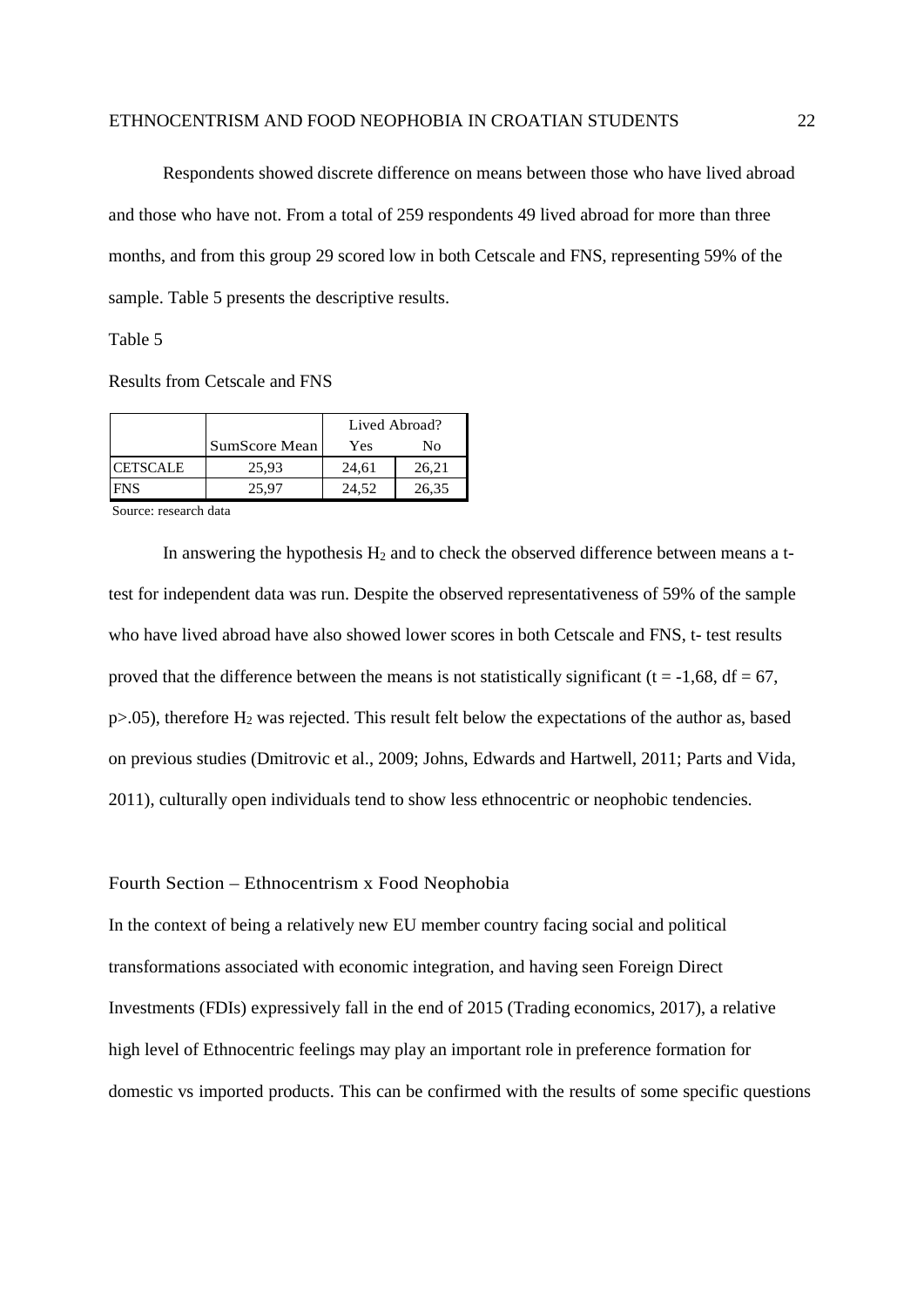from Cetscale, showed on Table 6 and in line with previous studies (Anic, 2010; Cerjak et al.,

2014; Leko-Šimić, 2001).

# Table 6

Questions regarding Ethnocentric feelings

|                                                                              | <b>Question Mean</b> |
|------------------------------------------------------------------------------|----------------------|
| Only those products that are unavailable in Croatia should be imported       | 3.08                 |
| It is always best to purchase products made in Croatia                       | 3,42                 |
| It may cost me more in a long run, but I prefer to support Croatian products | 3.28                 |
|                                                                              |                      |
| Cetscale mean (all questions)                                                | 2.6                  |

Source: research data

As explained earlier and confirmed through results showed on Table 6 ethnocentric customers believe that buying foreign-made products is detrimental to domestic economy. Since Food Neophobia is the fear of unknown food (Pliner and Salvy, 2006), and as per Aqueveque (2015) food can be characterized as "unknown" because the ingredients are not familiar and come from other countries, building on previous study (Aqueveque, 2015), H<sub>3</sub> was developed trying to find a positive relation between Ethnocentrism and Food Neophobia.

Looking back on results from FNS, with scores ranging from 14 to 42 and the mean found for this study as  $m = 25.97$ , a moderate level of food neophobia may be assign to this sample. Using the final sample of 100 respondents from FNS (previous explanation on Table 3), and checking the result on Cetscale for the same respondents, the Table 7 was created. It shows that 53 respondents scored above the mean on Cetscale and 50 on FNS. From those 28 had scores above the mean on both questionnaires, representing a total of 28% (from a sample of  $N =$ 100).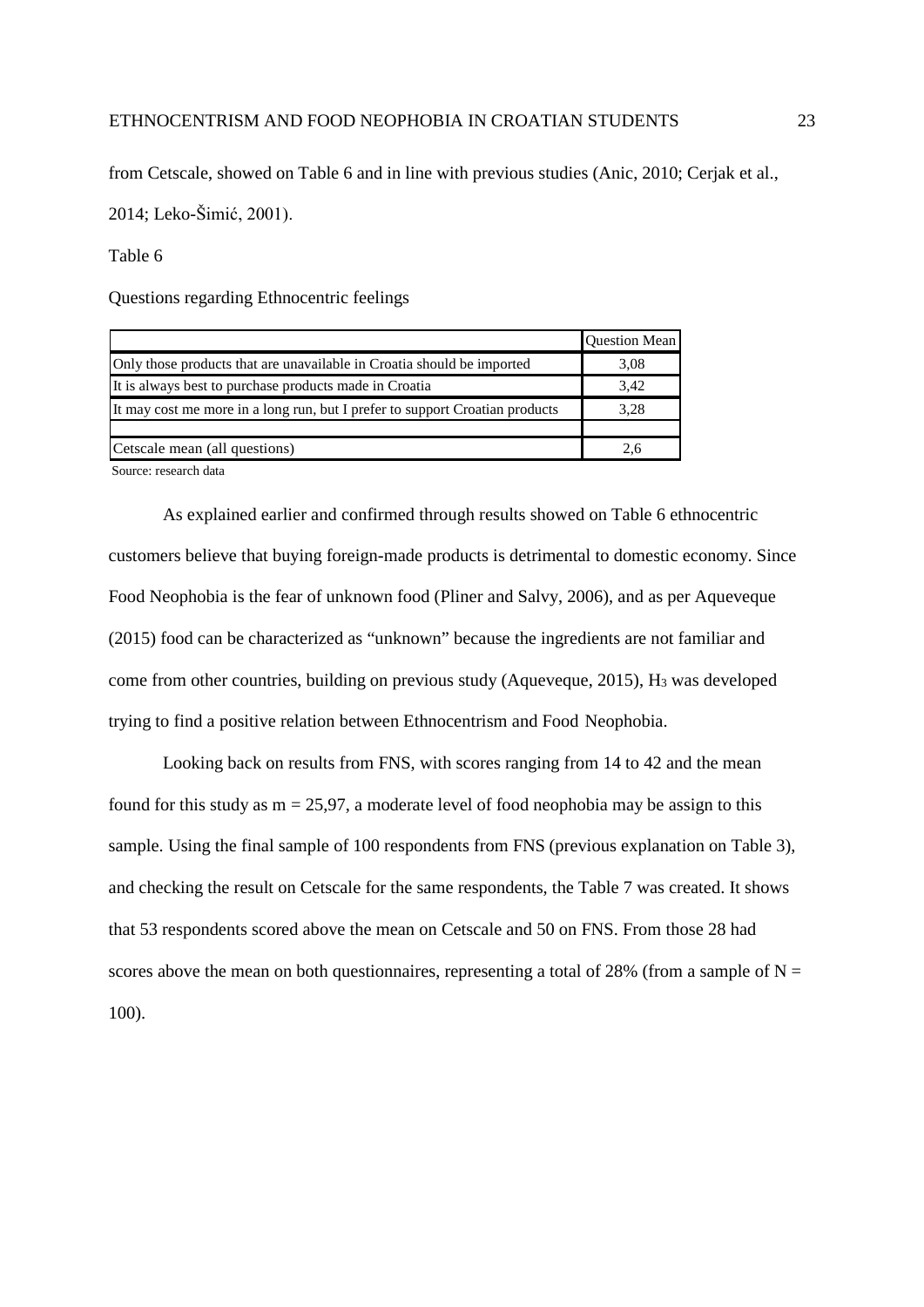Table 7

Comparison between respondents above the mean on both questionnaires

|                 |       | SumScore Mean   Above mean $(N = 100)$ |
|-----------------|-------|----------------------------------------|
| <b>CETSCALE</b> | 25.93 |                                        |
| <b>FNS</b>      |       | 50                                     |

Source: research data

To check if there was a statistical relationship between these two variables, and in answering H3. "Ethnocentrism is positively related to Food Neophobia in students who have lived abroad and in those who have not lived abroad", a Pearson test was run. Results showed a weak and positively related correlation ( $r = .28$ ,  $r^2 = .08$ ), therefore the findings partially (percent explained variance =  $8\%$ ) confirm H<sub>3</sub>. The result differs from findings on Aqueveque's (2015) study where a stronger and direct correlation was found ( $r = .75$ ), thus further research is necessary to confirm stronger correlation results. Graphic 3 illustrates the weak, direct relationship found between the variables.

Graphic 3

Ethnocentrism x Food Neophobia correlation



Source: research data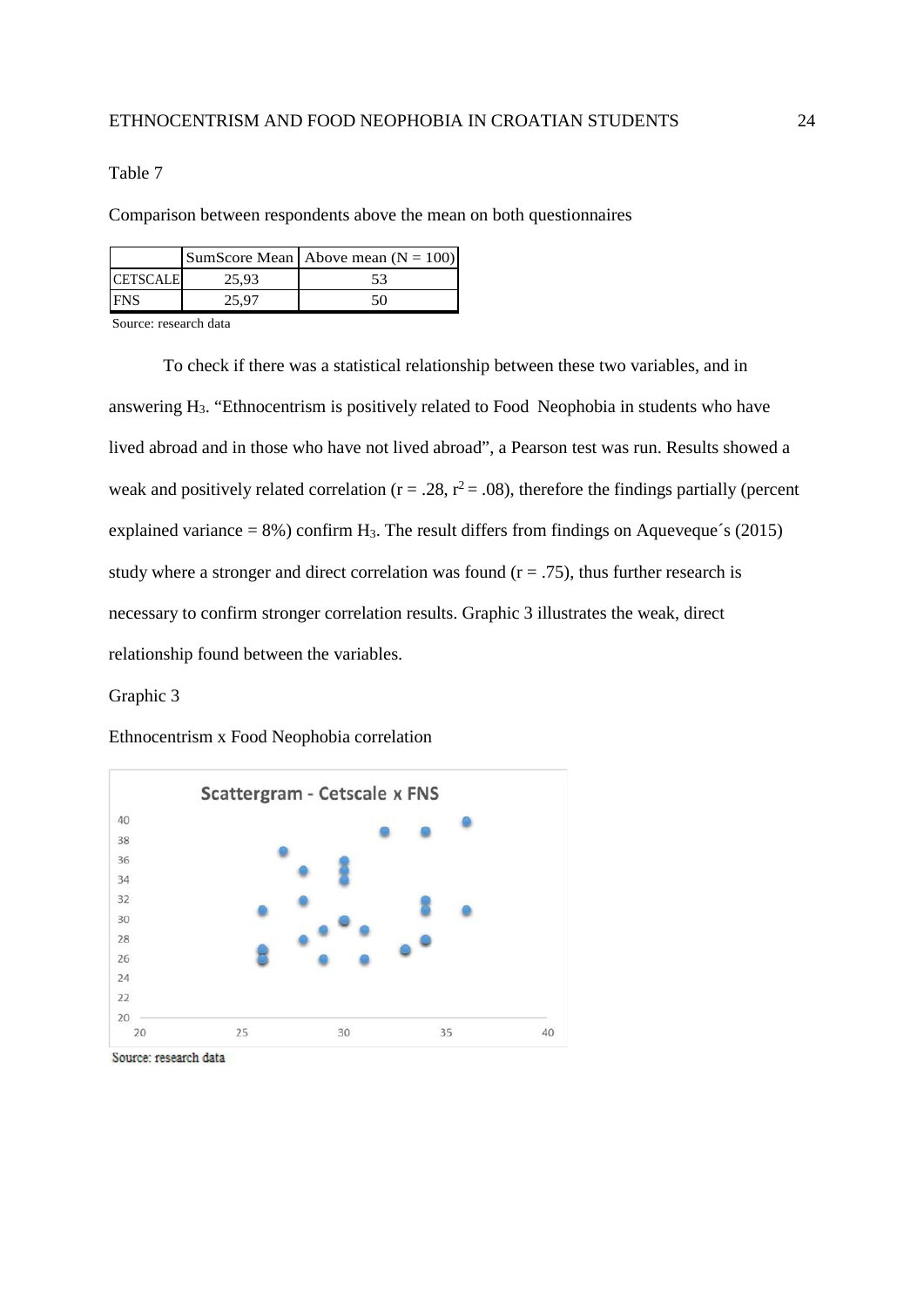#### Limitations

Worthwhile mention situations that may have caused impact on results of this study. First, the questionnaires used on this research had an explanation on the header about the use of students´ personal data and the probability of being called for a future experiment. Fearing being invited to participate in some experiment that might involve food students may have projected their feelings toward new foods, through FNS, in a more lenient way.

Associated to the fear of an experiment, the fact that the professor presented the author to the students as coming from Brazil the concept of Consumer Affinity (explained before) may have played an important role on students' answers. As Oberecker et al. (2008) explained, exposure to products from an unknown country may help develop feeling of liking and this feeling of affinity with Brazil may have been expressed through the questionnaires (Croatians are very enthusiasts with Brazil because of the first game played between the two countries during the opening of World Cup in 2014 and many soap operas played in Croatian TV channels).

Finally, by focusing on a population consisted only of graduate students from the Business and Management Faculty it is not possible to generalize the findings to the Croatian population in general.

# Conclusions and Recommendations

Ethnocentrism and Food Neophobia have been part of peoples´ choice between national; or familiar food; and foreign; or unfamiliar/unknown food as seen on Literature Review. In a search for a better understanding of how this concepts are present in graduate students in Croatia and more important if they are related to each other, three hypotheses were drawn. Based on findings presented previously it is assured to say that Neophobia does not present itself in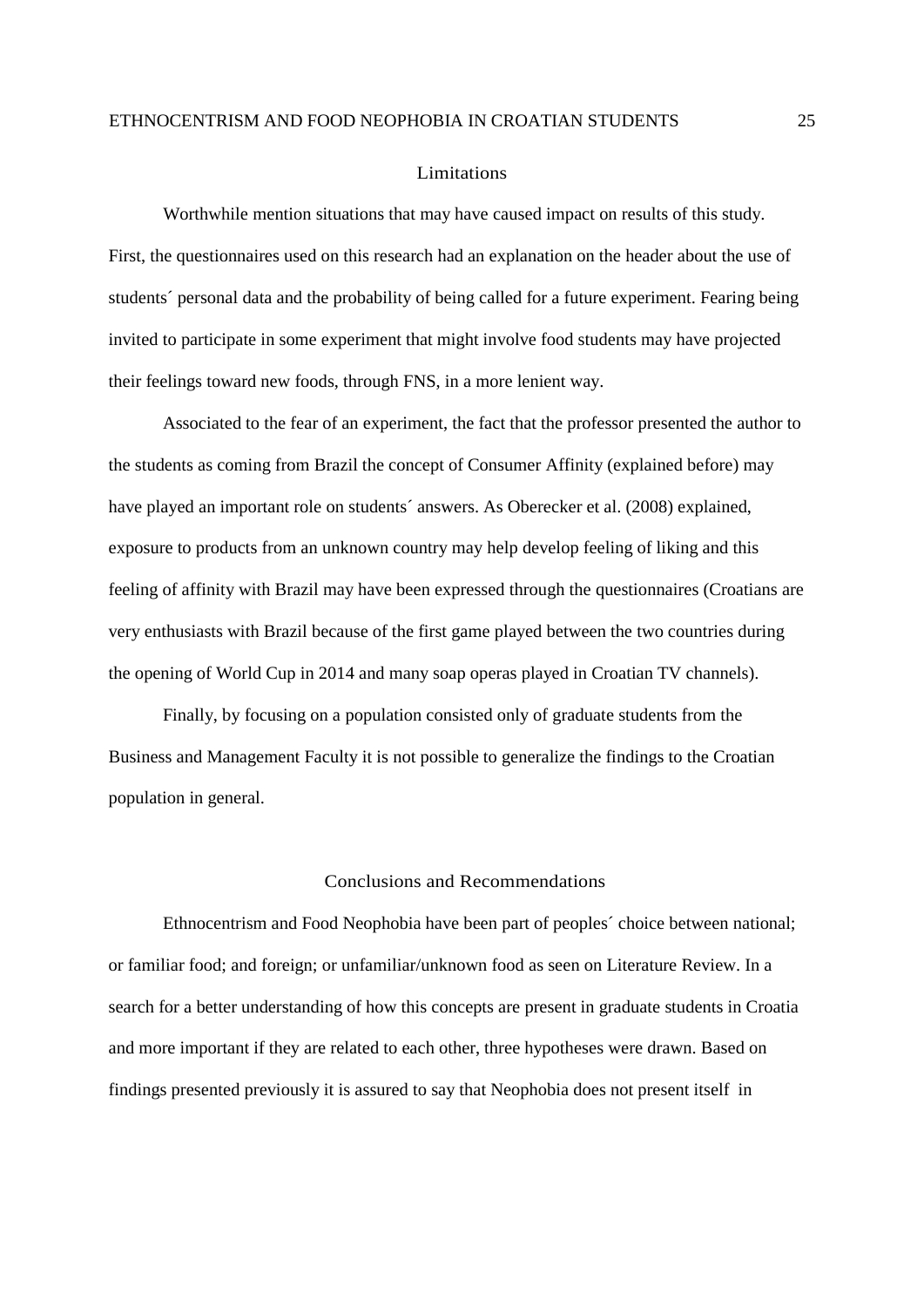different levels regarding gender. Even with some some articles presenting similar results (Arvola et al., 1999; Pliner and Hobden, 1992), was heartening to see the hypothesis being rejected and to find the results in line with others specially being this the first time FNS was used in Croatia.

This shows in respect of Food Neophobia attributed to gender that foreign companies when entering the Croatian market for the first time should expose their products to consumers of both genders equally since no difference in phobia level was found between them. In regards of Country Affinity, companies may deploy this concept in a way to develop a feeling of liking and make their products/services easier to be accepted. All those factors are important when designing marketing strategies towards customers with Food Neophobia. Further research on the level of Food Neophobia among elderly and youngers would be useful for companies to stablish a different approach to these customers.

Another hypothesis was developed regarding the effect of experienced live abroad and lower levels of Ethnocentrism and Food Neophobia. Although previous studies (Dmitrovic et al., 2009; Johns et al., 2011; Parts and Vida, 2011) showed that culturally open individuals tend to show less ethnocentric or neophobic tendencies findings indicate that in the case of Croatians this exposure does not reduce consumer prejudice towards foreign countries and their respective products. Considering that students who answered those questionnaires had, in their majority, lived abroad in countries who were part of former Yugoslavia and Germany, it is possible to infer based on similar characteristics of food and common history that results could have been different if the country where they moved to had no similarities with their homeland.

Results are of importance to companies when developing marketing strategies to new business in Croatia and points to be highlighted in campaigns are country of origin and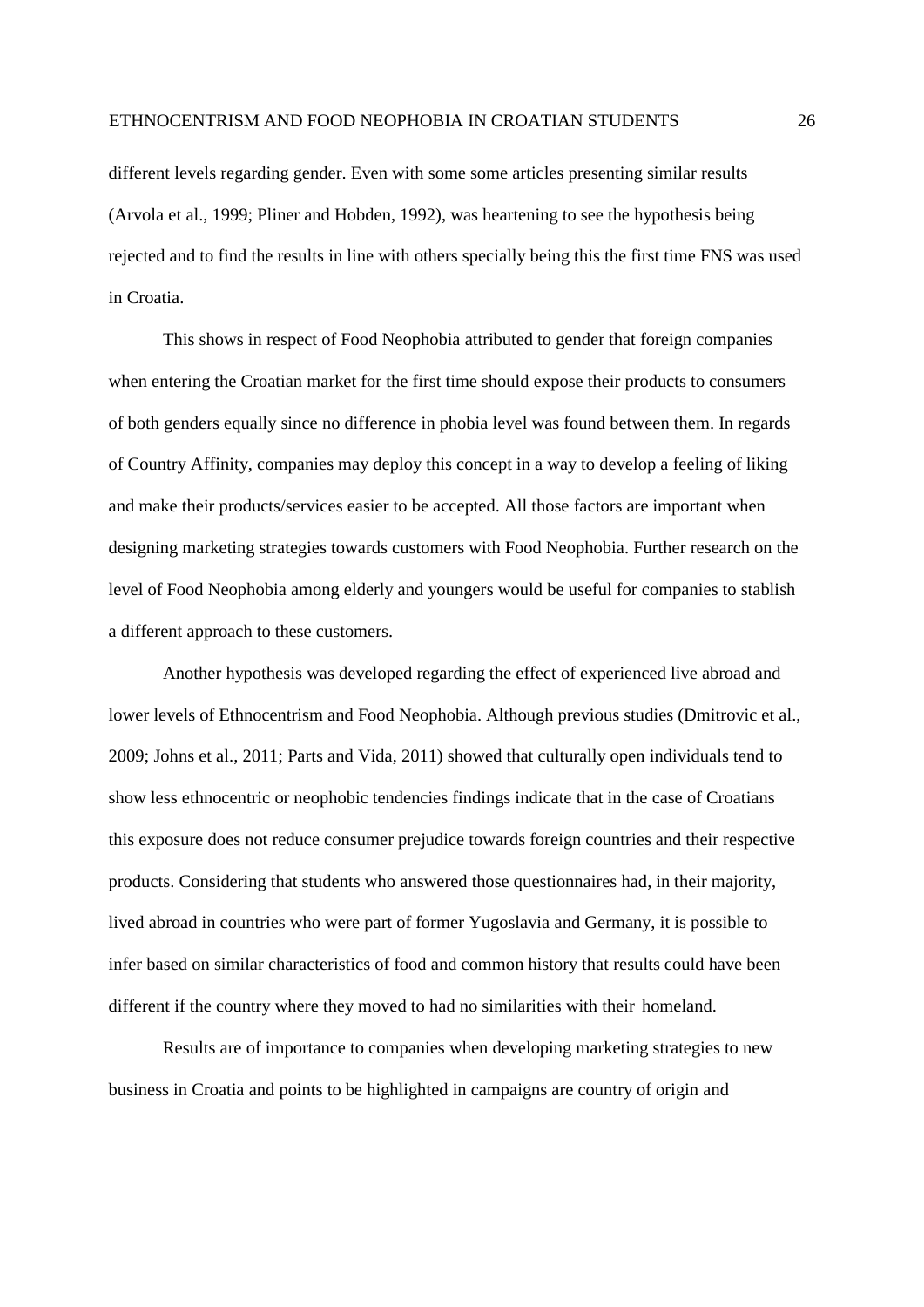similarities of products with Croatian market. To further investigate if the results were impacted by affinity between countries future studies should include variables to control the effect of foreign countries affinity on the country of study.

In answering the central hypothesis of this study, if Ethnocentrism is positively related to Food Neophobia, findings revealed a weak correlation. Some aspects as discussed on the Limitations part may have influenced students' answers, showing a lower level of Food Neophobia and Ethnocentrism in graduate students in Zagreb therefore a weak correlation between those concepts. However, taking into consideration the fact that Croatia after joined EU is opening its doors to new business, foreign capital and bringing some worldliness to its citizens it is possible to infer that the new generation has being raised within concepts of open-mind and to accept cultural differences and to discover more about the unfamiliar/unknown.

A combination of knowledge about Food Neophobia and Ethnocentrism levels presented in this sample it is of much importance when designing communication campaigns and in providing to customers a sense of emotional affinity and social belonging. Further research is necessary on the correlation between those concepts and also a replication with a non-student sample is desirable to ensure generalization of the results to the population.

The costs of researching and developing market knowledge are high however when understanding that factors like life history, experiences, personalities and phobias may influence customers´ choice (Sobal et al., 2006), managers can reduce their risk when entering Croatian market by developing tailor-made strategies focusing on cultural identification and emotional boost. And by investigating the relationship between those factors it is hoped that this research offers some guidance in this respect.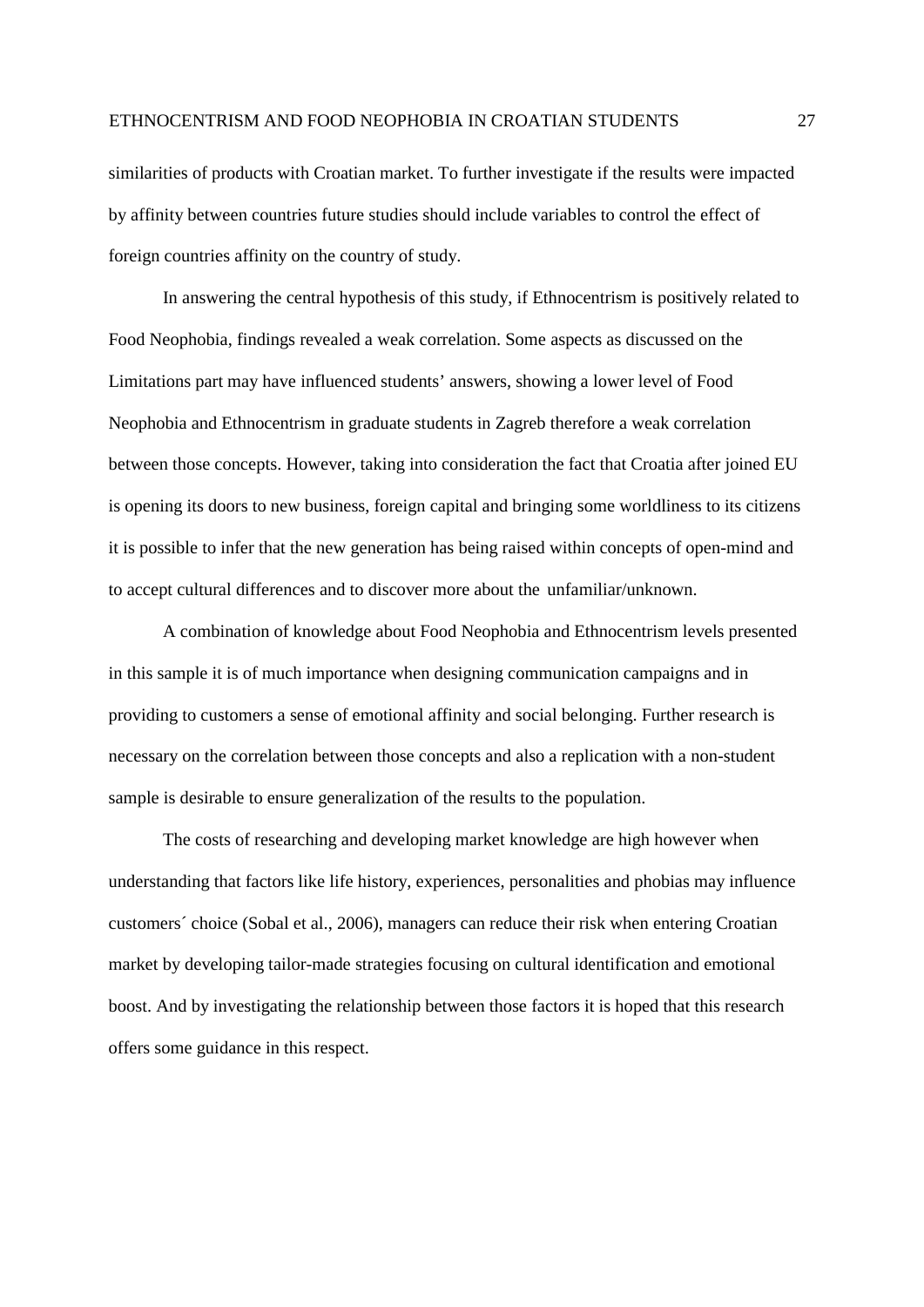#### References

- Anic, I. (2010). Attitudes and purchasing behavior of consumers in domestic and foreign food retailers in Croatia. Zbornik Radova Ekonomskog Fakulteta u Rijeci-Proceedings of Rijeka Faculty of Economics, Croatia, 113-133.
- Aqueveque, C. (2015). Intention to try unfamiliar food: The role of level and type of unfamiliarity, food neophobia, and ethnocentrism. Journal of Food Products Marketing, 21(3), 244-254. doi:10.1080/10454446.2013.807414
- Arvola, A., Lahteenmaki, L., & Tuorila, H. (1999). Predicting the intent to purchase unfamiliar and familiar cheeses: The effects of attitudes, expected liking and food neophobia. Appetite, 32(1), 113-126. doi:10.1006/appe.1998.0181
- Barcellos, M. D. d., Aguiar, L. K., Ferreira, G. C., & Vieira, L. M. (2009). Willingness to try innovative food products: A comparison between British and Brazilian consumers. BAR - Brazilian Administration Review, 6(1), 50-61. doi:10.1590/S1807-76922009000100005
- Barrena, R., & Sanchez, M. (2013). Neophobia, personal consumer values and novel food acceptance. Food Quality and Preference, 27(1), 72-84. doi:10.1016/j.foodqual.2012.06.007
- Birch, L. (1999). Development of food preferences. Annual Review of Nutrition, 19(1), 41-62. doi:10.1146/annurev.nutr.19.1.41
- Brown, R. (2000). Social identity theory: Past achievements, current problems and future challenges. European Journal of Social Psychology, 30(6), 745-778. doi:10.1002/1099- 0992(200011/12)30:6<745::AID-EJSP24>3.0.CO;2-O
- Cerjak, M., Haas, R., Brunner, F., & Tomic, M. (2014). What motivates consumers to buy traditional food products? evidence from Croatia and Austria using word association and laddering interviews. British Food Journal, 116(11), 1726-1747. doi:10.1108/BFJ-02- 2014-0090
- Creswell, J. W. (Ed. 4). (2013). Research design: Qualitative, quantitative, and mixed methods approaches. Thousand Oaks, California: Sage.
- Čorkalo, D., & Kamenov, Ž. (2003). National identity and social distance: Does in-group loyalty lead to outgroup hostility?. Review of Psychology, 10(2), 85-94.
- Denscombe, M. (Ed. 5). (2014). Good research guide: For small-scale social research projects. Maidenhead, England: Open University.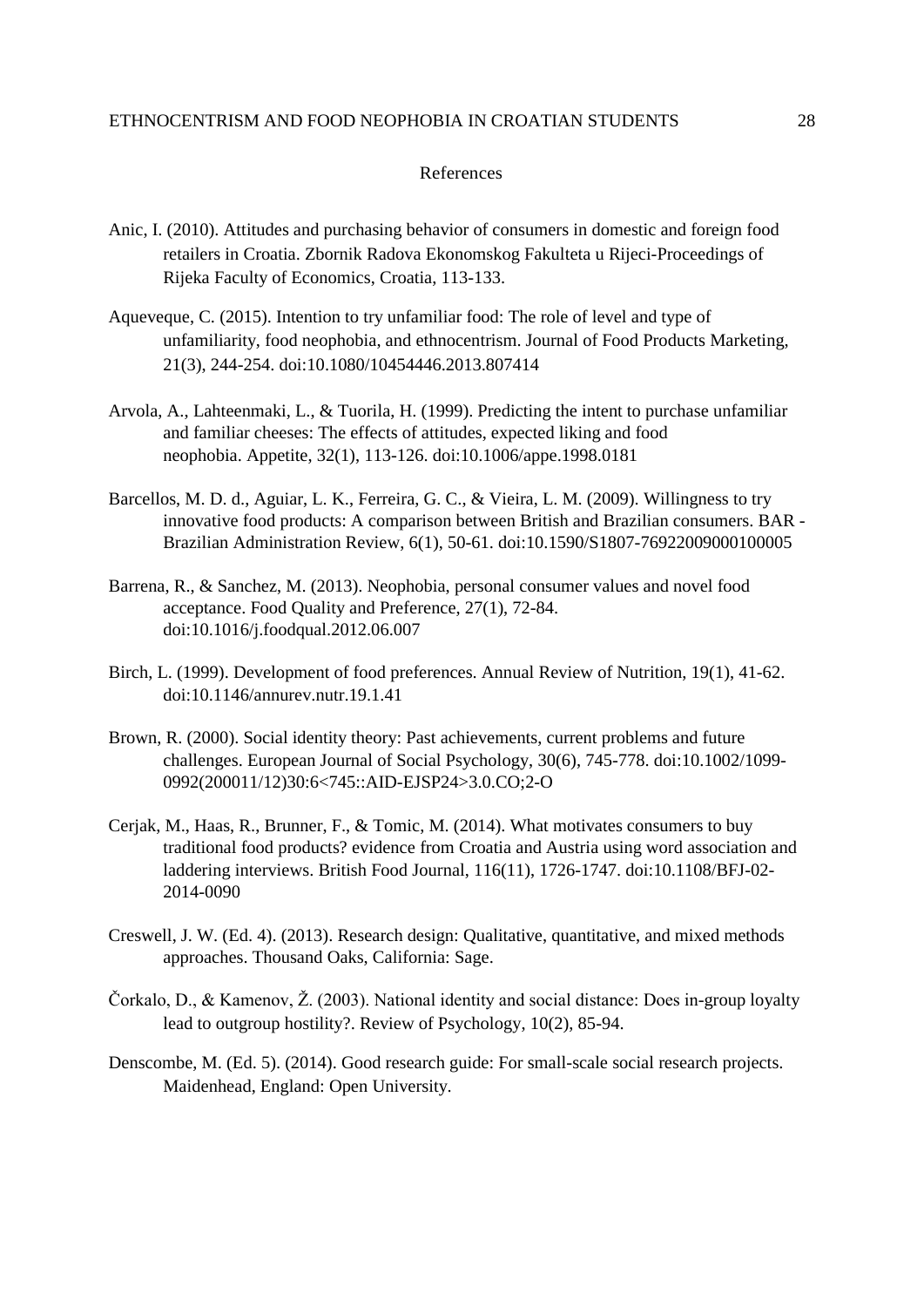- Dmitrovic, T., Vida, I., & Reardon, J. (2009). Purchase behavior in favor of domestic products in the west Balkans. International Business Review, 18(5), 523-535. doi:10.1016/j.ibusrev.2009.05.003
- Hubbard, D. W. (Ed. 3). (2014). How to measure anything: Finding the value of "intangibles" in business. Hoboken, New Jersey: Wiley.
- Jiménez-Guerrero, J. F., Gázquez-Abad, J. C., Linares-Agüera, E. C. (2014). Using standard cetscale and other adapted versions of the scale for measuring consumers' ethnocentric tendencies: An analysis of dimensionality. BRQ Business Research Quarterly, 17(3), 174-190.<http://dx.doi.org/10.1016/j.cede.2013.06.003>
- Johns, N., Edwards, J. S. A., & Hartwell, H. (2011). Food neophobia and the adoption of new food products. Nutrition & Food Science, 41(3), 201-209. doi:10.1108/00346651111132475
- Leko-Šimić, M. (2001). Domestic vs. foreign product competitiveness on Croatian market: a research of Croatian buyers´ behavior. Enterprise in Transition: International Conference Proceedings, Croatia, 376-387.
- Marina, T., Marija, C., & Ida, R. (2014). Functional foods and the young. Journal of Food Products Marketing, 20(5), 441-451. doi:10.1080/10454446.2013.838535
- Oberecker, E. M., & Diamantopoulos, A. (2011). Consumers' emotional bonds with foreign countries: Does consumer affinity affect behavioral intentions?. Journal of International Marketing, 19(2), 45-72. doi:10.1509/jimk.19.2.45
- Oberecker, E. M., Riefler, P., & Diamantopoulos, A. (2008). The consumer affinity construct: Conceptualization, qualitative investigation, and research agenda. Journal of International Marketing, 16(3), 23-56. doi:10.1509/jimk.16.3.23
- Orth, U. R., & Firbasová, Z. (2003). The role of consumer ethnocentrism in food product evaluation. Agribusiness, 19(2), 137-153. doi:10.1002/agr.10051
- Ozretic-Dosen, D., Skare, V., & Krupka, Z. (2007). Assessments of country of origin and brand cues in evaluating a Croatian, western and eastern european food product. Journal of Business Research, 60(2), 130-136. doi:10.1016/j.jbusres.2006.10.011
- Parts, O., & Vida, I. (2011). The effects of consumer cosmopolitanism on purchase behavior of foreign vs. domestic products. Managing Global Transitions, 9(4), 355-370.
- Pecotich, A., Crnjak-Karanovic, B., & Renko, N. (2005). Country of origin judgements: A preliminary evaluation of the dimensions-The case of Croatia. Enterprise in Transition: International Conference Proceedings, Croatia, 485-497.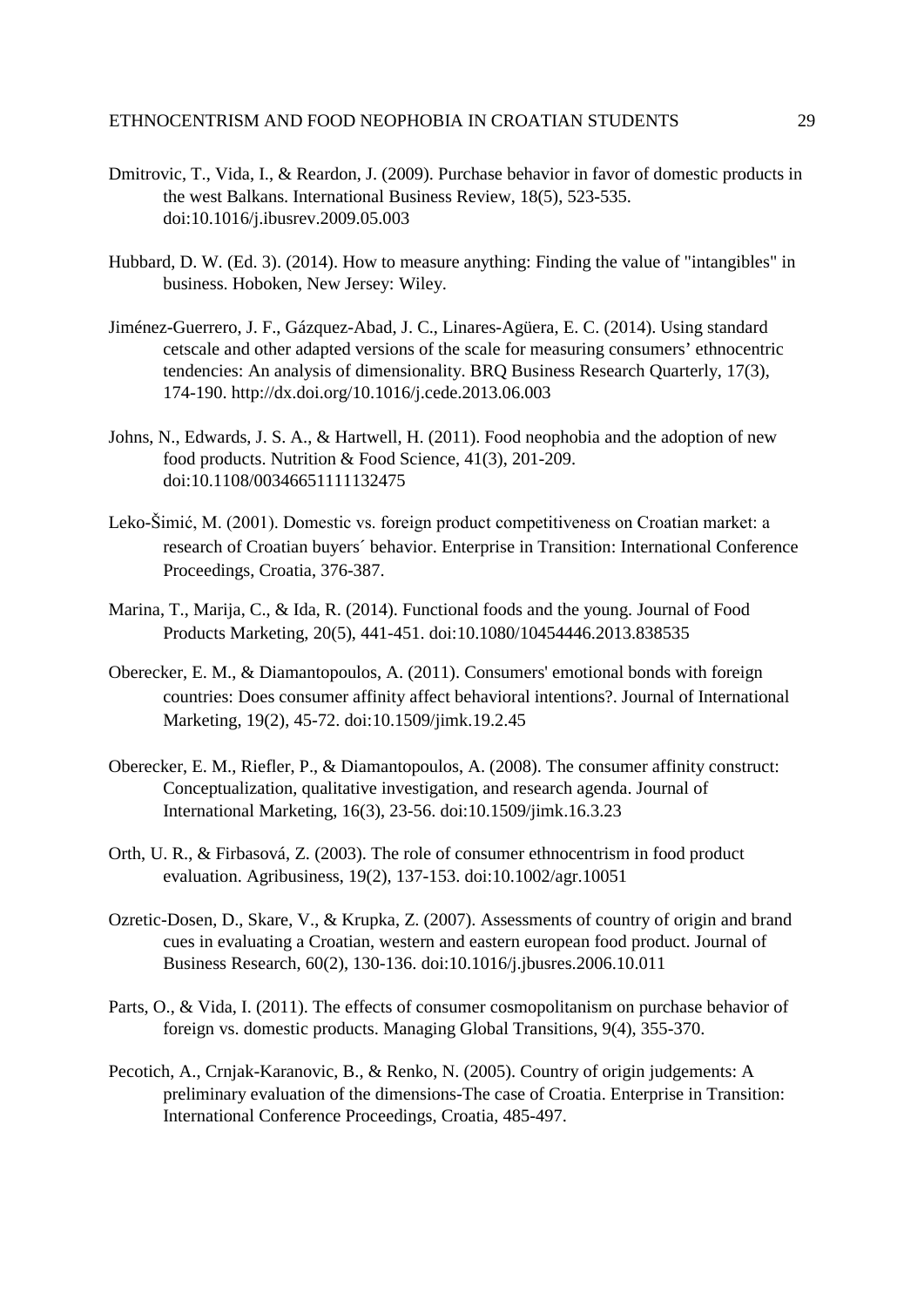- Pliner, P., & Hobden, K. (1992). Development of a scale to measure the trait of food neophobia in humans. Appetite, 19(2), 105-120. doi:10.1016/0195-6663(92)90014-W
- Pliner, P., Pelchat, M. and Grabski, M. (1993) Reduction of neophobia in humans by exposure to novel foods. Appetite, 20, 111–123.
- Pliner, P., & Salvy, S. J. (2006). Food neophobia in humans. doi:10.1079/9780851990323.0075
- Pyrczak, F. (2010). Making sense of statistics: A conceptual overview. Glendale, Calif: Pyrczak.
- Renko, N., Karanovic, B. C., & Matic, M. (2012). Influence of consumer ethnocentrism on purchase intentions: Case of Croatia. Ekonomska Misao i Praksa, 21(2), 529-544.
- Shimp, T. A., & Sharma, S. (1987). Consumer ethnocentrism: Construction and validation of the cetscale. Journal of Marketing Research, 24(3), 280-289.
- Sobal, J., Bisogni, C. A., Devine, C. M., & Jastran, M. (2006). A conceptual model of the food choice process over the life course. In Raats, M. & Shepherd, R., The psychology of food choice (pp. 1-18). doi:10.1079/9780851990323.0001
- Trading Economics. (2017, Feb). Croatia Foreign Direct Investment. Retrieved from <http://www.tradingeconomics.com/croatia/foreign-direct-investment>
- Tuorila, H (2001). Keeping up with the change: Consumer responses to new and modified foods. Food Chain 2001 Programme Abstract (pp. 38– 40).
- Zeugner-Roth, K., Zabkar, V., & Diamantopoulos, A. (2015). Consumer ethnocentrism, national identity, and consumer cosmopolitanism as drivers of consumer behavior: A social identity theory perspective. Journal of International Marketing, 23(2), 25-54. doi:10.1509/jim.14.0038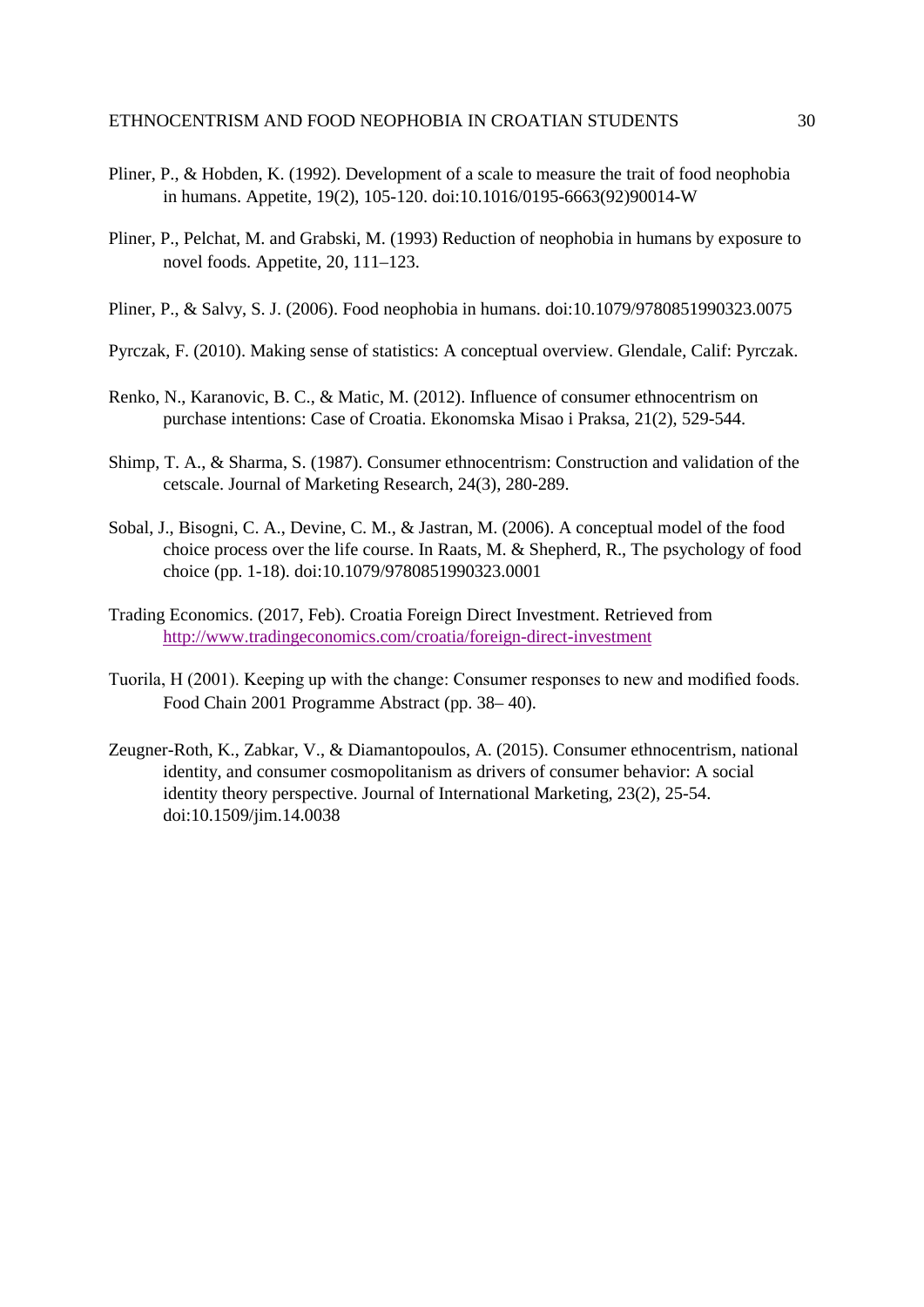# Appendices

Questionnaire 1

# Introduction and demographics information

Ovo istraživanje je dio mog magistarskog rada, a sastoji se od dva dijela: prvi uključuje pitanja, a drugi dio se odnosi na eksperiment (zato Vas molim email ili broj telefona). Sve informacije se koriste isključivo za znanstveno istraživanje, a sigurnost i povjerljivost Vam je zajamčena.

| Adresa e-pošte:                                       | /Telefonski broj:_                       |                 |
|-------------------------------------------------------|------------------------------------------|-----------------|
| Dob:                                                  | / Rod: Ženski $\bigcap$ Muški $\bigcirc$ |                 |
| Zemlja Rođenja:                                       | /Zemljau kojoj živite:                   |                 |
| Jeste li živjeli u drugim zemljama više od 3 mjeseca? | $Da$ ( )                                 | $Ne$ $\bigcirc$ |

# Questionnaire 2

# Consumer Ethnocentrism Tendency Scale

# 1. Uvoziti bi trebalo samo one proizvode koji su nedostupni u Hrvatskoj.

| UOPĆE SE NE SLAŽEM NE SLAŽEM SE               | NITI SE SLAŽEM NITI<br>SE NE SLAŽEM                                  | SLAŽEM SE | U POTPUNOSTI SE<br>SLAŽEM               |
|-----------------------------------------------|----------------------------------------------------------------------|-----------|-----------------------------------------|
|                                               |                                                                      |           |                                         |
| Uvijek i prije svega hrvatski proizvodi<br>2. |                                                                      |           |                                         |
| UOPĆE SE NE SLAŽEM NE SLAŽEM SE               | NITI SE SLAŽEM NITI<br>SE NE SLAŽEM                                  | SLAŽEM SE | <b>U POTPUNOSTI SE</b><br><b>SLAŽEM</b> |
|                                               |                                                                      |           |                                         |
| 3.                                            | Kupovanje proizvoda koji su stranog porijekla nije domoljubno        |           |                                         |
| UOPĆE SE NE SLAŽEM NE SLAŽEM SE               | NITI SE SLAŽEM NITI<br>SE NE SLAŽEM                                  | SLAŽEM SE | U POTPUNOSTI SE<br><b>SLAŽEM</b>        |
|                                               |                                                                      |           |                                         |
| Kupovati strane proizvode nije uredu<br>4.    |                                                                      |           |                                         |
| UOPĆE SE NE SLAŽEM NE SLAŽEM SE               | NITI SE SLAŽEM NITI<br>SE NE SLAŽEM                                  | SLAŽEM SE | U POTPUNOSTI SE<br>SLAŽEM               |
|                                               |                                                                      |           |                                         |
| 5.                                            | Pravi državljanin Hrvatske trebao bi uvijek kupiti hrvatski proizvod |           |                                         |
| UOPĆE SE NE SLAŽEM NE SLAŽEM SE               | NITI SE SLAŽEM NITI<br>SE NE SLAŽEM                                  | SLAŽEM SE | U POTPUNOSTI SE<br><b>SLAŽEM</b>        |
|                                               |                                                                      |           |                                         |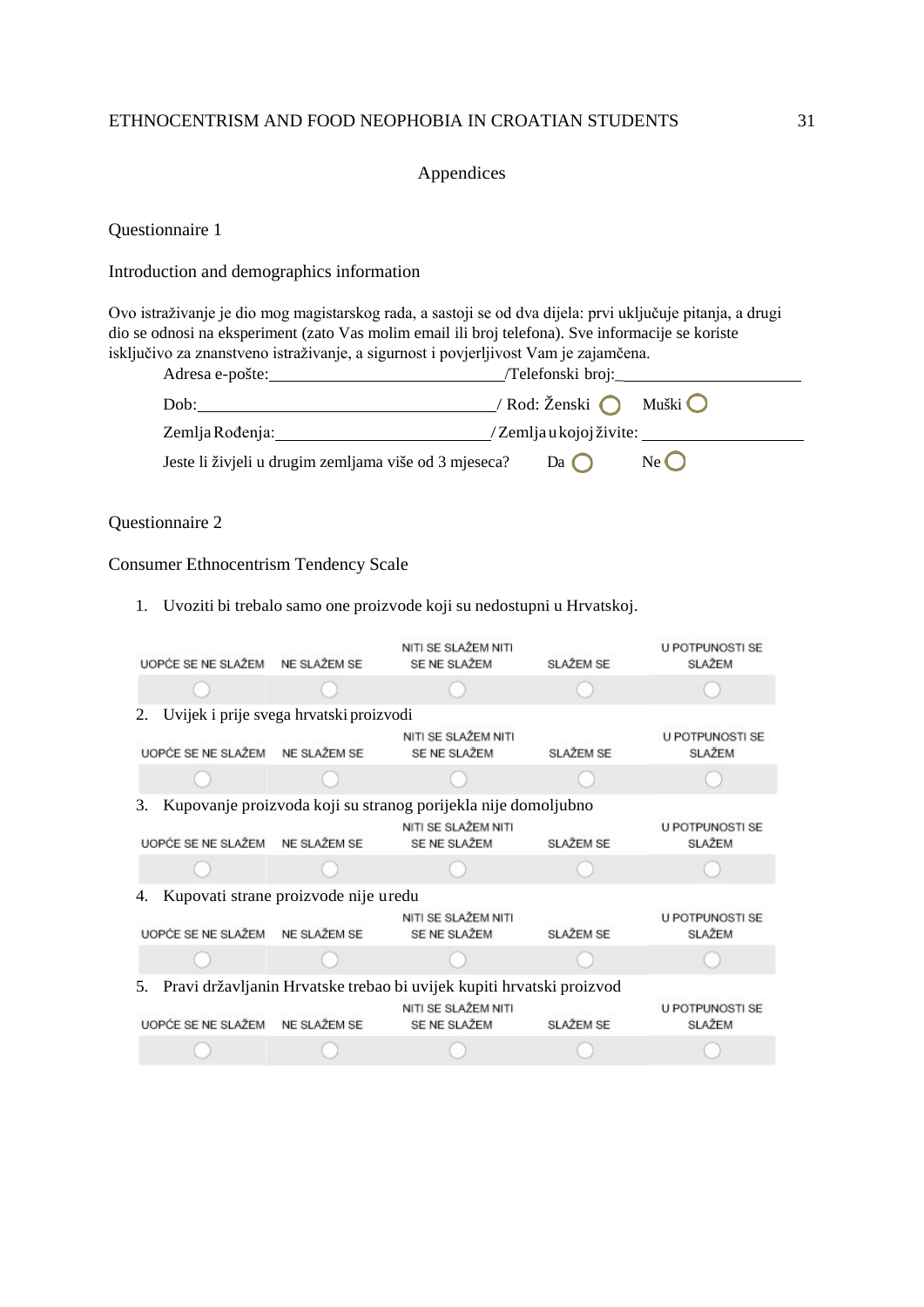6. Trebali bi kupovati proizvode proizvedene u Hrvatskoj umjesto pomagati drugim zemljama da se obogate na našračun.

| UOPĆE SE NE SLAŽEM        | NE SLAŽEM SE | NITI SE SLAŽEM NITI<br>SE NE SLAŽEM                          | SLAŽEM SE | U POTPUNOSTI SE<br>SLAŽEM |
|---------------------------|--------------|--------------------------------------------------------------|-----------|---------------------------|
|                           |              |                                                              |           |                           |
|                           |              | 7. Najbolje je uvijek kupovati proizvode hrvatskog porijekla |           |                           |
| <b>UOPĆE SE NE SLAŽEM</b> | NE SLAŽEM SE | NITI SE SLAŽEM NITI<br>SE NE SLAŽEM                          | SLAŽEM SE | U POTPUNOSTI SE<br>SLAŽEM |
|                           |              |                                                              |           |                           |

8. Hrvatski državljanin ne bi trebao kupiti strane proizvode jer time vrijeđa domaće gospodarstvo i uzrokujenezaposlenost

| UOPĆE SE NE SLAŽEM                 | NE SLAŽEM SE | NITI SE SLAŽEM NITI<br>SE NE SLAŽEM | SLAŽEM SE | U POTPUNOSTI SE<br><b>SLAŽEM</b>                                                             |
|------------------------------------|--------------|-------------------------------------|-----------|----------------------------------------------------------------------------------------------|
|                                    |              |                                     |           |                                                                                              |
| 9.                                 |              |                                     |           | Dugoročno, može me koštati više, ali unatoč tome više volim podržavati hrvatske proizvode    |
| UOPĆE SE NE SLAŽEM                 | NE SLAŽEM SE | NITI SE SLAŽEM NITI<br>SE NE SLAŽEM | SLAŽEM SE | <b>U POTPUNOSTI SE</b><br>SLAŽEM                                                             |
|                                    |              |                                     |           |                                                                                              |
| njihovi sugrađani ostaju bez posla |              |                                     |           | 10. Hrvatski potrošači koji kupuju proizvode proizvedene u drugim zemljama, odgovorni su što |
| UOPĆE SE NE SLAŽEM                 | NE SLAŽEM SE | NITI SE SLAŽEM NITI<br>SE NE SLAŽEM | SLAŽEM SE | <b>U POTPUNOSTI SE</b><br>SLAŽEM                                                             |
| the property of the control of     |              |                                     |           | and the property of the                                                                      |

## Questionnaire 3

Food Neophobia Scale

11. Stalno probam nove i različite hrane. NITI SE SLAŽEM NITI U POTPUNOSTI SE UOPĆE SE NE SLAŽEM NE SLAŽEM SE SE NE SLAŽEM SLAŽEM SE SLAŽEM 12. Nemam povjerenja prema novoj/nepoznatoj hrani. U POTPUNOSTI SE UOPĆE SE NE SLAŽEM NE SLAŽEM SE SE NE SLAŽEM SLAŽEM SE SLAŽEM 13. Ako ne znam što je u hrani, neću probati.NITI SE SLAŽEM NITI U POTPUNOSTI SE UOPĆE SE NE SLAŽEM NE SLAŽEM SE SE NE SLAŽEM SLAŽEM SE SLAŽEM